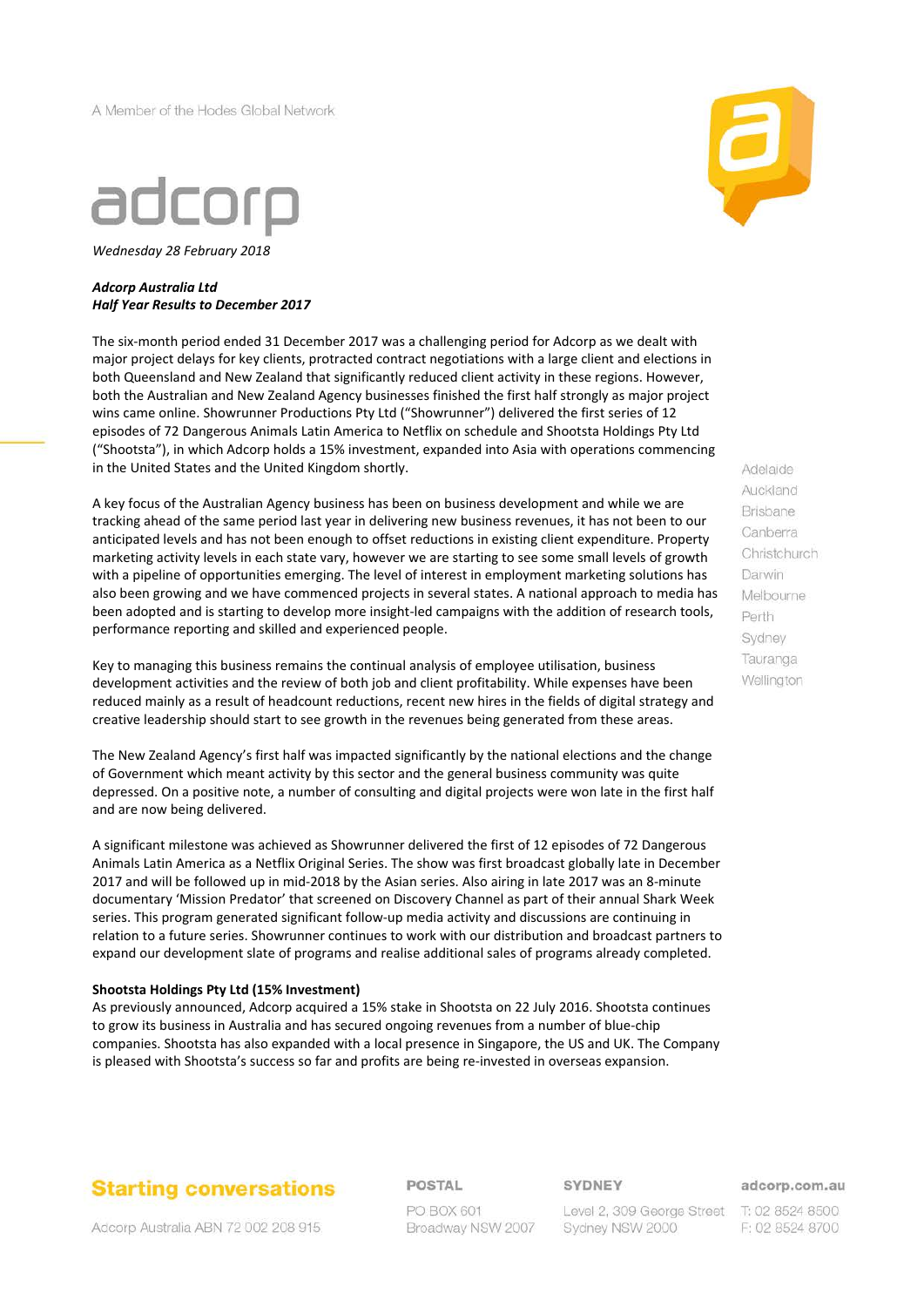

#### **Dentsu Mitchell Media Dispute**

The legal case against Dentsu Mitchell Media continues. Adcorp is in the process of preparing evidence which is due before the court in the coming months. Dentsu will then have an opportunity to respond before a court date is set. Adcorp maintains it has a strong claim against Dentsu in respect of their decision to terminate Adcorp's services and that Dentsu's counter claim is largely unsubstantiated. Adcorp will continue to vigorously pursue this legal action.

#### **Financing**

The Company's invoice finance facility has been in place since December 2016 and has been operating effectively despite minimal use over the last six months. The Company expects the facility will be maintained to fund working capital requirements over the next twelve months.

As previously announced on 24 January 2018, the Company secured a short term increase in funding from its invoice finance facility provider Thorn Group ("Thorn") in addition to a loan from Millennium Company Pty Ltd ATF The Rodwell (New Millennium) Trust ("Millennium"). Whilst this additional funding from Thorn expires on 27 April 2018, Adcorp expects to repay this to Thorn out of normal operating cash flow in mid-March 2018. On 27 February 2018, Millennium provided an extension of its loan until 31 March 2019. The extension from Millennium is intended to assist with working capital requirements and potential investment opportunities.

#### **Financial Performance**

The loss for the Consolidated Entity after providing for income tax and non-controlling interest amounted to \$886,000 (31 December 2016: loss of \$823,000).

The loss before income tax and non-controlling interest amounted to \$788,000 (31 December 2016: loss of \$760,000).

Billings of \$22,291,000 were down 17.7% from \$27,073,000. Net Operating revenues (including Production revenue, excluding rental income and interest) reduced 2.9% to \$6,467,000 from \$6,663,000 in the prior period whilst revenue margin increased to 29.0% from 24.6% in the prior period. The Operating revenue is primarily down on the prior year as a result of the loss of the Australia Government contract and expiration of the NT Government contract, partly offset by higher Production revenues. The revenue margin is also affected by the loss of the Australian Government contract, again offset by high margin Production revenues and increased margin from Creative, Consulting and Digital work.

Major cost savings initiated at the end of 2016 and an ongoing review of cost and roles in 2017 has resulted in a significant reduction in the cost base. Operating Expenses (excluding Production expenses, impairment and Finance costs) decreased 14.3% to \$6,258,000 down from \$7,299,000.

Administration, Office and Communication costs are down \$321,000 (16.7%) from \$1,923,000 to \$1,602,000. This was achieved through ongoing initiatives to reduce IT and infrastructure costs as well as savings generated from reduced office space and the renegotiation of more favourable lease agreements.

Client Service labour costs are down \$660,000 (13.2%) from \$5,006,000 to \$4,346,000 on the prior period. This saving has been achieved by the removal or non-replacement of some roles.

The company's cash balance as at 31 December 2017 of \$1,440,000 declined from \$3,055,000 as at 30 June 2017. This is in part reflective of the operating result and the ongoing investment in Showrunner Production's TV series in production during the period.



POSTAL

#### **SYDNEY**

adcorp.com.au

PO BOX 601 Broadway NSW 2007

Level 2, 309 George Street T: 02 8524 8500 Sydney NSW 2000

F: 02 8524 8700

Auckland **Brisbane** Canberra Christchurch Darwin Melbourne Perth Sydney Tauranga Wellington

Adelaide



Adcorp Australia ABN 72 002 208 915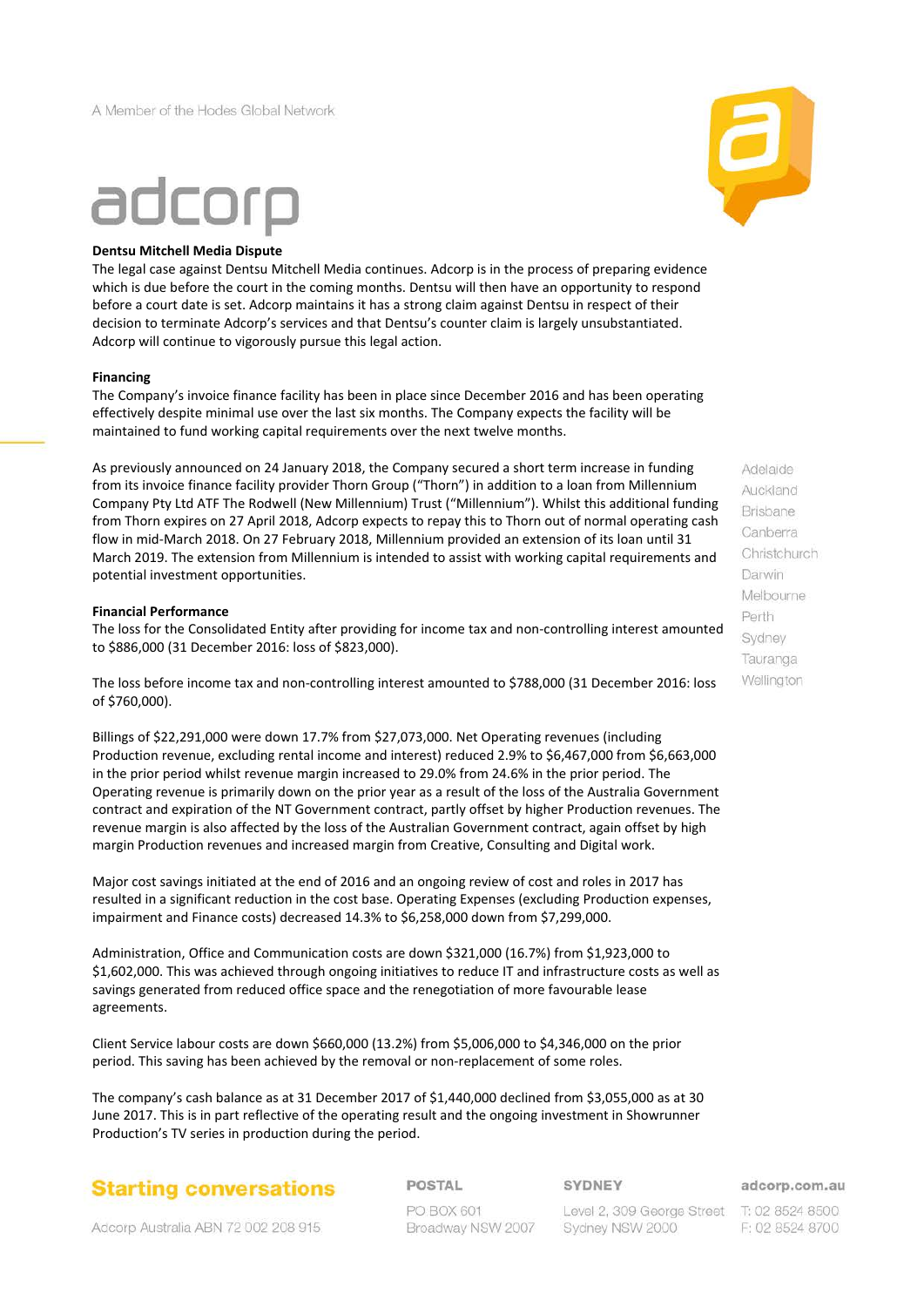A Member of the Hodes Global Network



# adcorp

The Company expects the next six to twelve months will continue to be a challenge but is committed to the initiatives designed to increase revenue from existing and new clients and to generate more stable ongoing revenue streams. Production revenue from Showrunner has increased and will continue to grow with the delivery of a number of completed TV series but will require ongoing cash investment in the short-term.

The board has determined that no dividends will be payable to shareholders for the half-year ended 31 December 2017 and will review this position once the company demonstrates sustained profit and cashflow growth.

The attached financial statements detail the performance and financial position of the consolidated entity for the half-year ended 31 December 2017.

 $\sim$ ends $\sim$ 

For further information, please contact: David Morrison Chief Executive Officer Adcorp Australia Limited + 61 2 8524 8500 davidmorrison@adcorp.com.au

Adelaide Auckland **Brisbane** Canberra Christchurch Darwin Melbourne Perth Sydney Tauranga Wellington

# **Starting conversations**

Adcorp Australia ABN 72 002 208 915

POSTAL

PO BOX 601 Broadway NSW 2007 SYDNEY

Sydney NSW 2000

adcorp.com.au

Level 2, 309 George Street T: 02 8524 8500 F: 02 8524 8700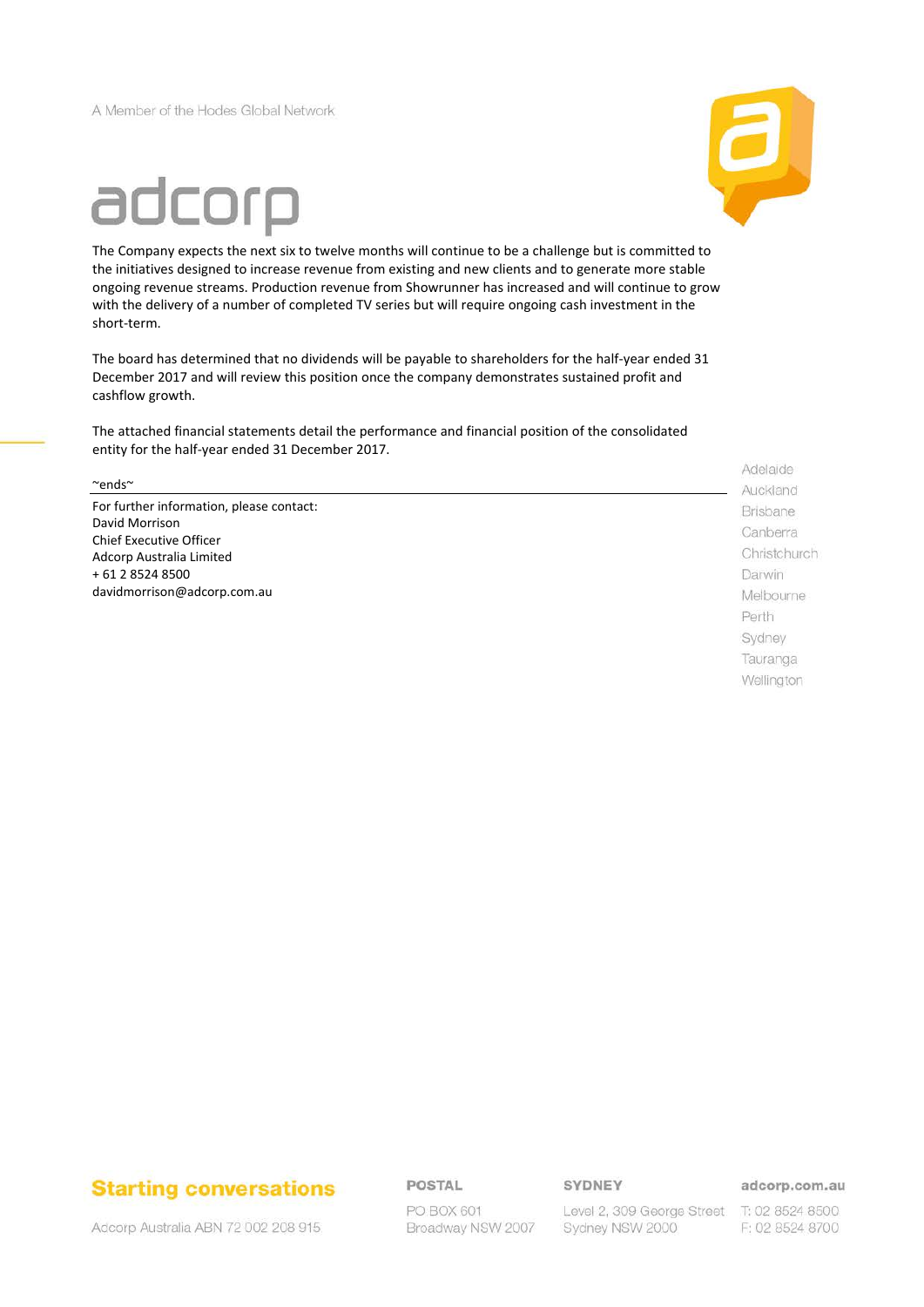# **Adcorp Australia Limited Appendix 4D Half-year report**

# **1. Company details**

| Name of entity:   | Adcorp Australia Limited                 |
|-------------------|------------------------------------------|
| ABN:              | 72 002 208 915                           |
| Reporting period: | For the half-year ended 31 December 2017 |
| Previous period:  | For the half-year ended 31 December 2016 |

#### **2. Results for announcement to the market**

|                                                                                                   |      |            | \$'000 |
|---------------------------------------------------------------------------------------------------|------|------------|--------|
| Revenues from ordinary activities                                                                 | down | $3.0\%$ to | 6.476  |
| Loss from ordinary activities after tax attributable to the owners of Adcorp<br>Australia Limited | up   | 7.7% to    | (886)  |
| Loss for the half-year attributable to the owners of Adcorp Australia<br>Limited                  | up   | 7.7% to    | (886)  |

#### Dividends

There were no dividends paid, recommended or declared during the current financial period.

#### **Comments**

The loss for the Consolidated Entity after providing for income tax and non-controlling interest amounted to \$886,000 (31 December 2016: \$823,000).

#### **3. Net tangible assets**

|                                           | Reporting<br>period<br><b>Cents</b> | <b>Previous</b><br>period<br><b>Cents</b> |
|-------------------------------------------|-------------------------------------|-------------------------------------------|
| Net tangible assets per ordinary security | (1.05)                              | 0.68                                      |
|                                           |                                     |                                           |

#### **4. Control gained over entities**

Not applicable.

#### **5. Loss of control over entities**

Not applicable.

# **6. Dividends**

Current period There were no dividends paid, recommended or declared during the current financial period.

Previous period There were no dividends paid, recommended or declared during the previous financial period.

#### **7. Dividend reinvestment plans**

Not applicable.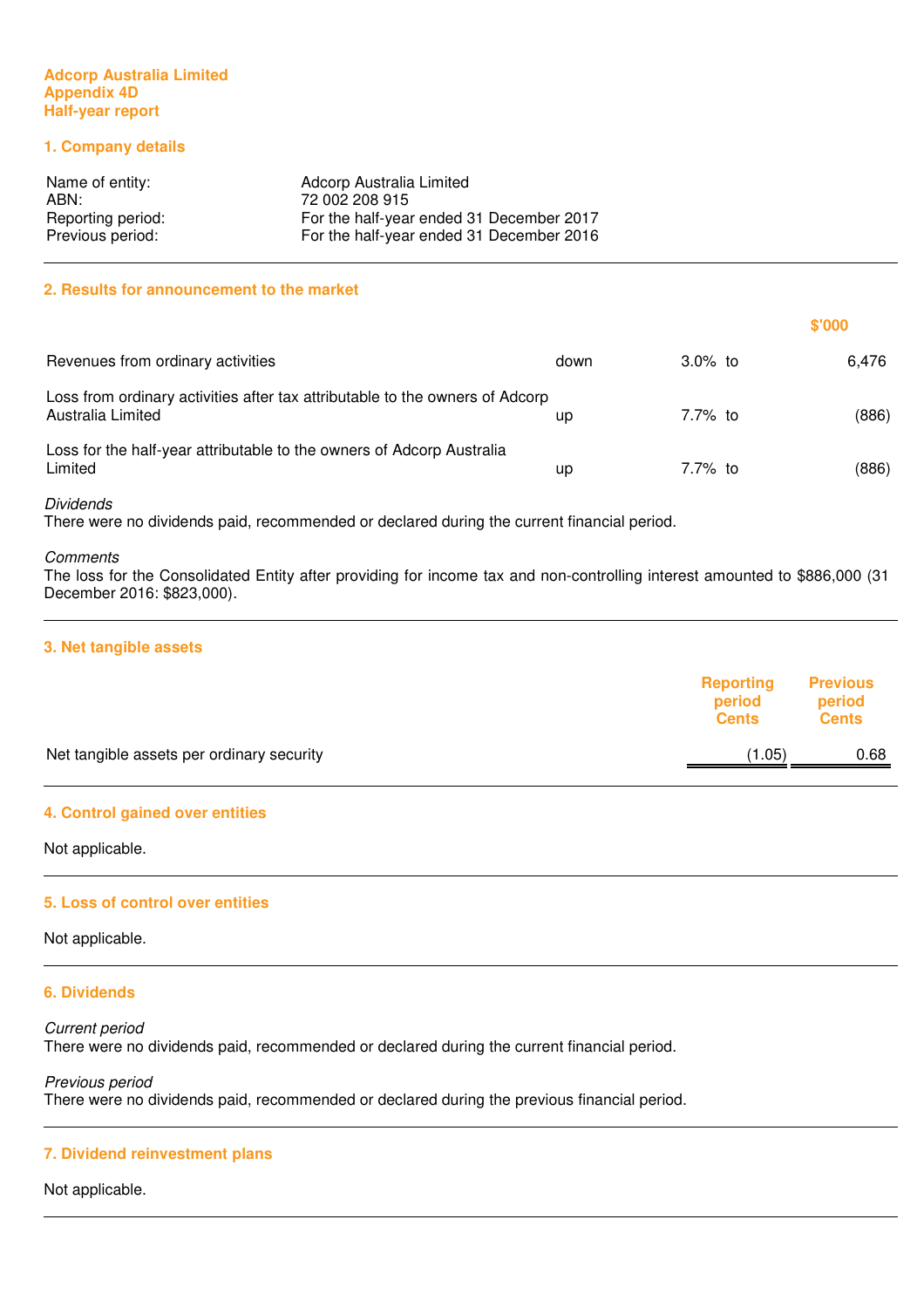# **8. Details of associates and joint venture entities**

|                                                                                                                                                                 | <b>Reporting entity's</b><br>percentage holding |                                | <b>Contribution to profit/(loss)</b><br>(where material) |                                     |
|-----------------------------------------------------------------------------------------------------------------------------------------------------------------|-------------------------------------------------|--------------------------------|----------------------------------------------------------|-------------------------------------|
| Name of associate / joint venture                                                                                                                               | <b>Reporting</b><br>period<br>%                 | <b>Previous</b><br>period<br>℅ | <b>Reporting</b><br>period<br>\$'000                     | <b>Previous</b><br>period<br>\$'000 |
| Shootsta Holdings Pty Ltd (Associate)<br>HR by the Hour Pty Ltd (Joint Venture)                                                                                 | 15.00%<br>50.00%                                | 15.00%<br>50.00%               | 37                                                       |                                     |
| Group's aggregate share of associates and joint venture<br>entities' profit/(loss) (where material)<br>Profit/(loss) from ordinary activities before income tax |                                                 |                                | 37                                                       |                                     |

Shootsta Holdings Pty Ltd ('Shootsta') is a 15% owned associated entity acquired on 22 July 2016 for a consideration of \$965,000 using a mix of cash and services. Adcorp also took a seat on the Shootsta board as part of the transaction. Shootsta is a company that empowers companies to create their own professional videos using a Shootsta kit. This investment is accounted for under the equity accounting method. For the period ended 31 December 2017, the share of profit in Shootsta was \$37,000.

HR by the Hour Pty Ltd ('HRBTH') is a 50% owned joint venture entity acquired on 14 January 2016. HRBTH provides Recruitment and HR related services. The joint venture is accounted for under the equity accounting method, however as at 31 December 2017 the share of profit in HRBTH was nil.

# **9. Foreign entities**

Details of origin of accounting standards used in compiling the report:

Not applicable.

#### **10. Audit qualification or review**

Details of audit/review dispute or qualification (if any):

The financial statements were subject to a review by the auditors and the review report is attached as part of the Interim Report.

# **11. Attachments**

Details of attachments (if any):

The Interim Report of Adcorp Australia Limited for the half-year ended 31 December 2017 is attached.

**12. Signed** 

Signed

Date: 28 February 2018

Febe McCrossen Company Secretary Sydney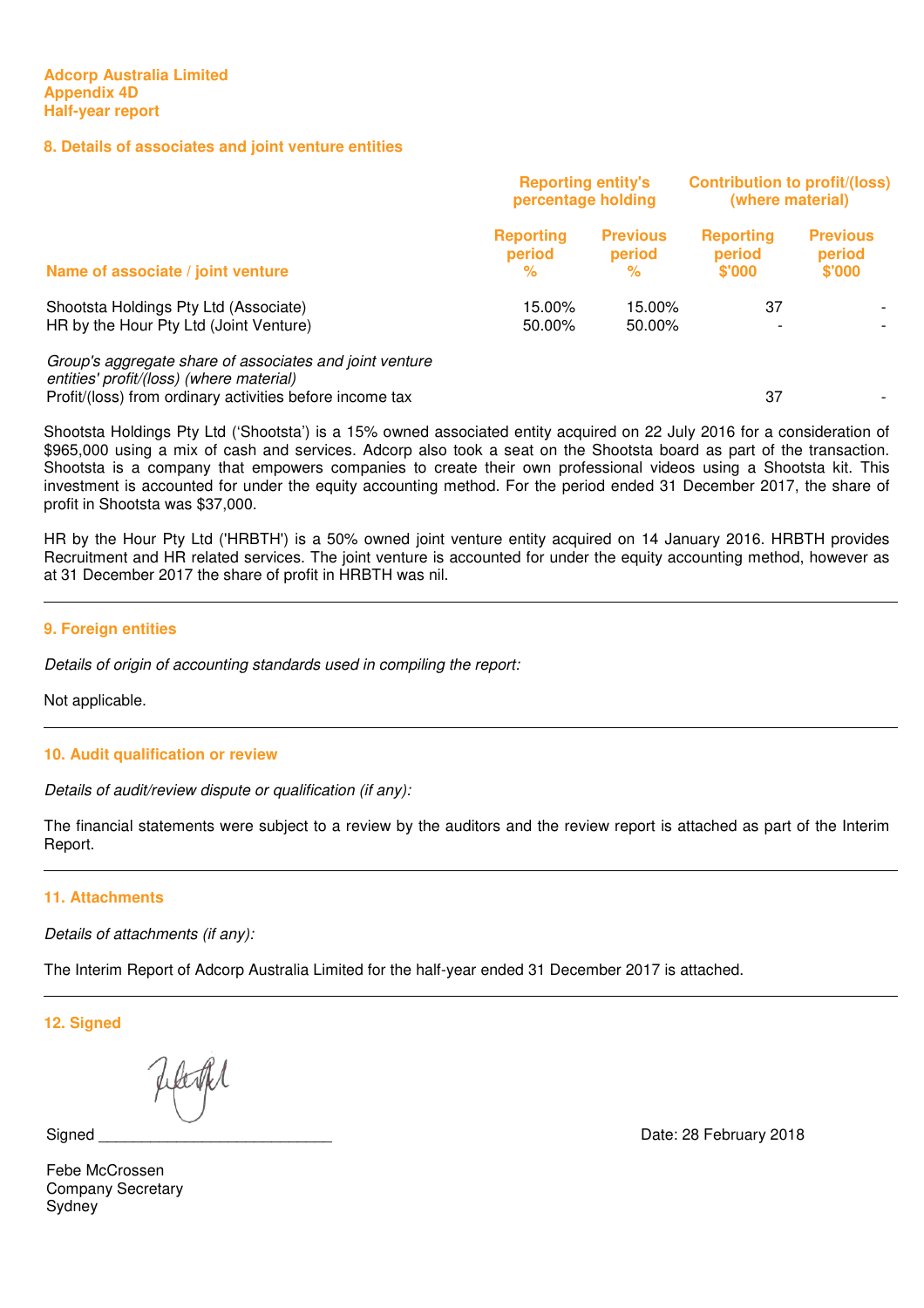# **Adcorp Australia Limited**

**ABN 72 002 208 915**

**Interim Report - 31 December 2017**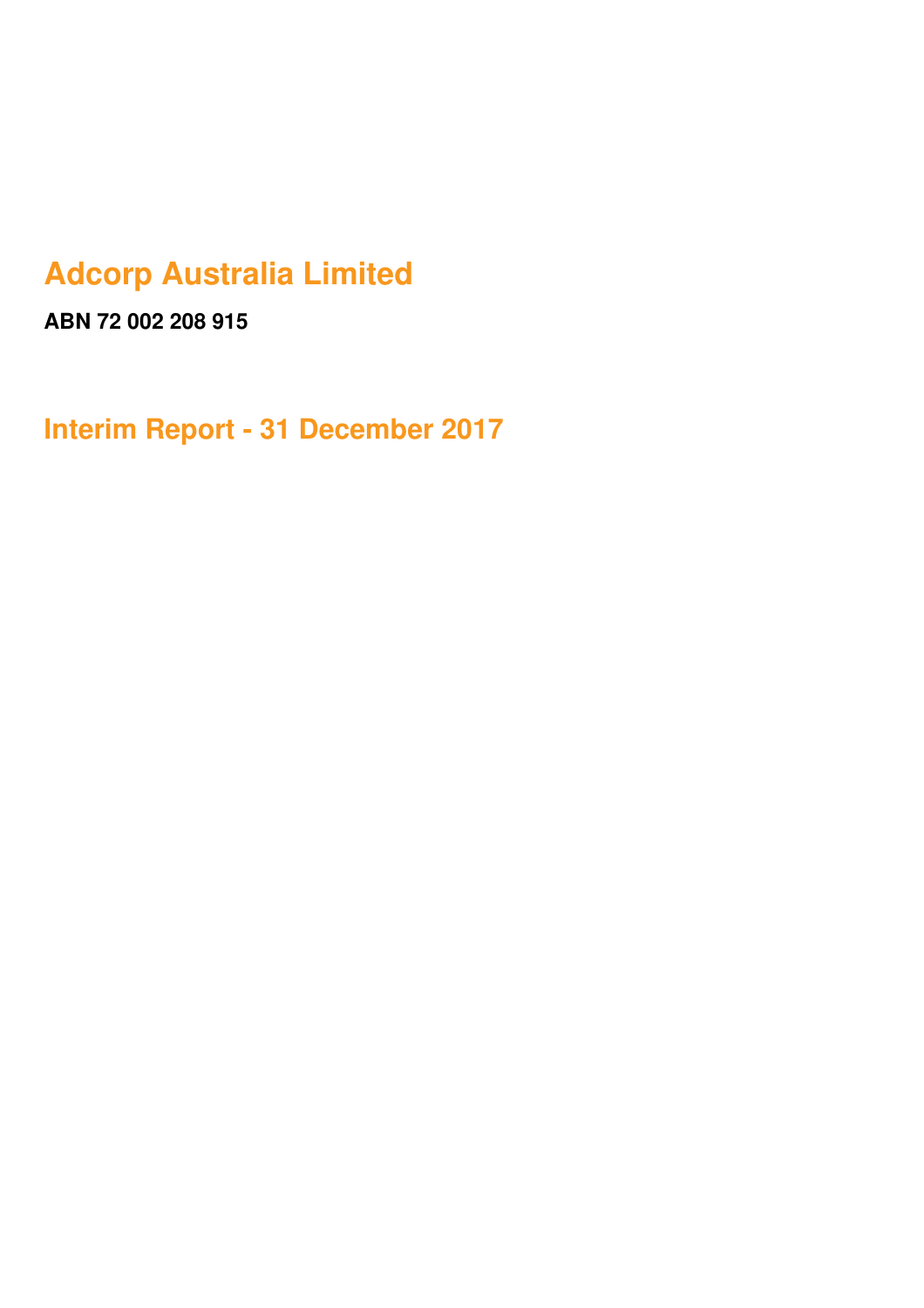#### **Adcorp Australia Limited Contents 31 December 2017**

| Directors' report                                                              | 2  |
|--------------------------------------------------------------------------------|----|
| Auditor's independence declaration                                             | 5  |
| Consolidated statement of profit or loss and other comprehensive income        | 6  |
| Consolidated statement of financial position                                   |    |
| Consolidated statement of changes in equity                                    | 8  |
| Consolidated statement of cash flows                                           | 9  |
| Notes to the consolidated financial statements                                 | 10 |
| Directors' declaration                                                         | 17 |
| Independent auditor's review report to the members of Adcorp Australia Limited | 18 |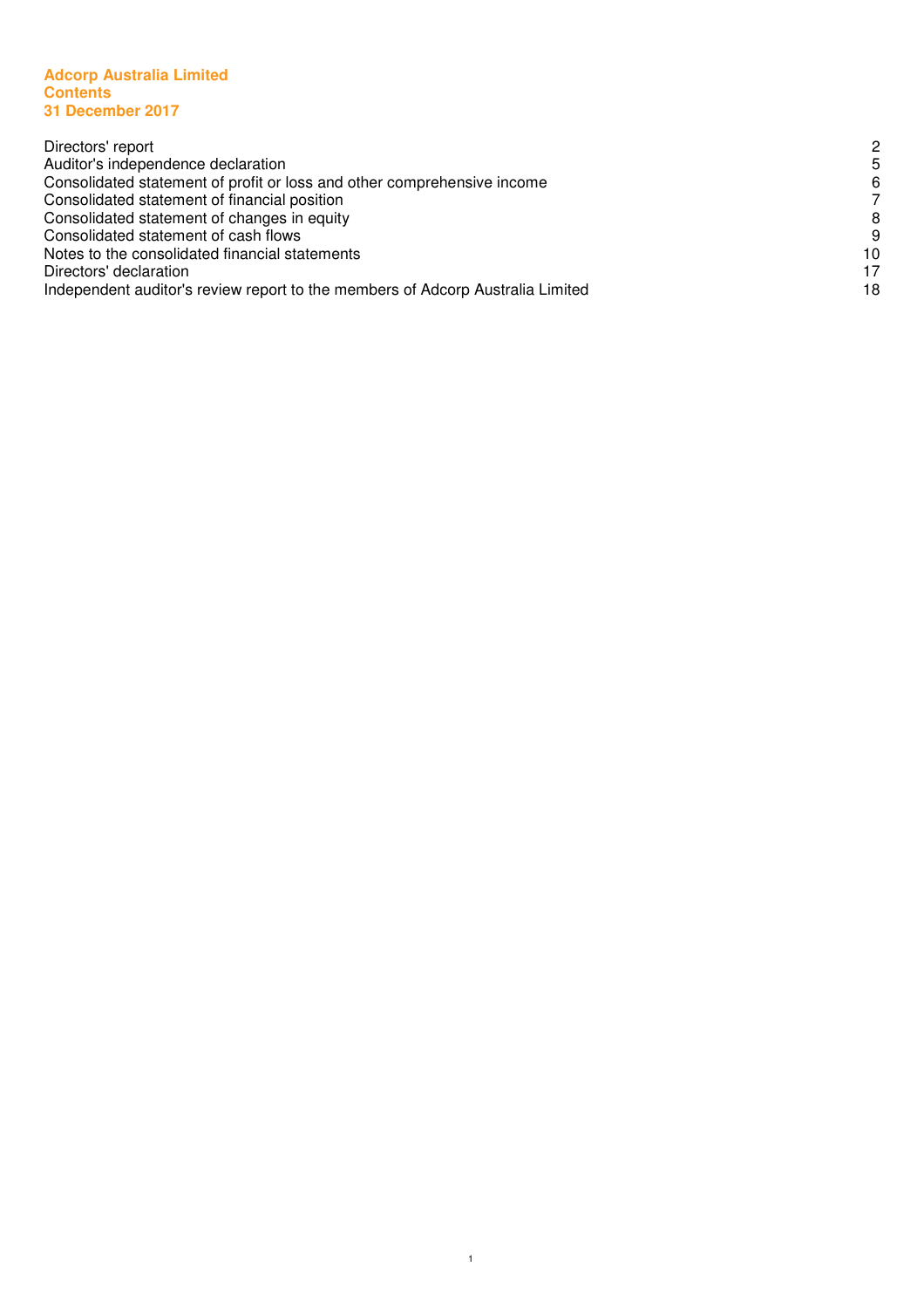### **Adcorp Australia Limited Directors' report 31 December 2017**

The directors present their report, together with the financial statements, on the consolidated entity (referred to hereafter as the 'Consolidated Entity') consisting of Adcorp Australia Limited (referred to hereafter as the 'Company' or 'parent entity') and the entities it controlled at the end of, or during, the half-year ended 31 December 2017.

#### **Directors**

The following persons were directors of Adcorp Australia Limited during the whole of the financial half-year and up to the date of this report, unless otherwise stated:

Ian Rodwell David Morrison Dean Capobianco Garry Lemair (resigned 17 October 2017)

#### **Principal activities**

During the financial half-year the principal continuing activities of the Consolidated Entity consisted of:

- Advertising agency services specialising in human resources, real estate, government, motor vehicle, education and retail;
- Website design, development and database support services;
- Digital marketing services and consulting, including supply of web-based products, and strategic employment solutions;
- Video production and marketing solutions; and
- Television production.

# **Review of operations**

The six-month period ended 31 December 2017 was a challenging period for Adcorp as we dealt with major project delays for key clients, protracted contract negotiations with a large client and elections in both Queensland and New Zealand that significantly reduced client activity in these regions. However, both the Australian and New Zealand Agency businesses finished the first half strongly as major project wins came online. Showrunner Productions Pty Ltd ("Showrunner") delivered the first series of 12 episodes of 72 Dangerous Animals Latin America to Netflix on schedule and Shootsta Holdings Pty Ltd ("Shootsta"), in which Adcorp holds a 15% investment, expanded into Asia with operations commencing in the United States and the United Kingdom shortly.

A key focus of the Australian Agency business has been on business development and while we are tracking ahead of the same period last year in delivering new business revenues, it has not been to our anticipated levels and has not been enough to offset reductions in existing client expenditure. Property marketing activity levels in each state whilst do vary are starting to see some small levels of growth with a growing pipeline of opportunities. The level of interest in employment marketing solutions has also been growing and we have commenced projects in several states. A national approach to media has been adopted and is starting to develop more insight-led campaigns with the addition of research tools, performance reporting and skilled and experienced people.

Key to managing this business remains the continual analysis of employee utilisation, business development activities and the review of both job and client profitability. While expenses have been reduced mainly as a result of headcount reductions, recent new hires in the fields of digital strategy and creative leadership should start to see growth in the revenues being generated from these areas.

The New Zealand Agency's first half was impacted significantly by the national elections and the change of Government which meant activity by this sector and the general business community awaiting key announcements, was quite depressed. On a positive note, a number of consulting and digital projects were won late in the first half and are now being delivered.

A significant milestone was achieved as Showrunner delivered the first of 12 episodes of 72 Dangerous Animals Latin America as a Netflix Original Series. The show was first broadcast globally late in December 2017 and will be followed up in mid-2018 by the Asian series. Also airing in late 2017 was an 8-minute documentary 'Mission Predator' that screened on Discovery Channel as part of their annual Shark Week series. This program generated significant follow-up media activity and discussions are continuing in relation to a future series. Showrunner continues to work with our distribution and broadcast partners to expand our development slate of programs and realise additional sales of programs already completed.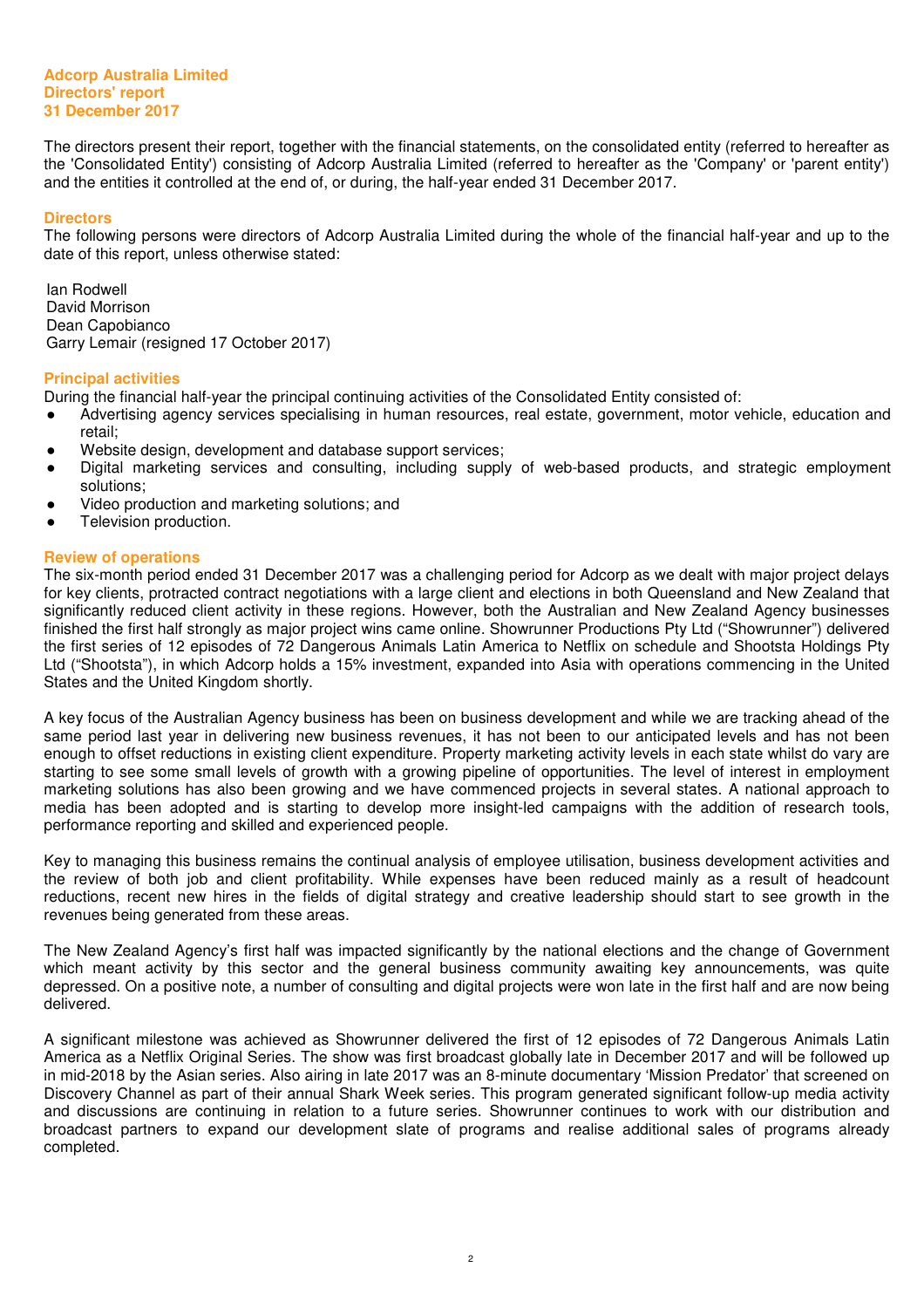# Shootsta Holdings Pty Ltd (15% Investment)

On 22 July 2016 Adcorp acquired a 15% stake in Shootsta, an innovative start-up providing its clients with filming equipment and an editing hub that allows the rapid turnaround of high-quality video content. Shootsta continues to grow its business in Australia and has secured ongoing revenues from a number of blue-chip companies. Shootsta has also expanded with a local presence in Singapore, the US and UK. The Company is pleased with Shootsta's success so far and profits are being re-invested in overseas expansion.

#### Dentsu Mitchell Media Dispute

Dentsu's decision to terminate Adcorp in respect of the services that Adcorp provided to Dentsu in relation to the Australian Government Master Media Agency Contract has significantly impacted Adcorp's future earnings and all necessary steps are being taken to aggressively pursue the issue. On 28 April 2017, Adcorp lodged a Statement of Claim in the Supreme Court of New South Wales against Dentsu in relation to this termination of services. Dentsu has lodged a counterclaim, however, Adcorp maintains Dentsu's claim is largely unsubstantiated and will vigorously defend this position. Adcorp is in the process of preparing evidence which is due before the court in the coming months. Dentsu will then have an opportunity to respond before a court date is set. Adcorp maintains it has a strong case and will continue to pursue this legal action.

#### **Financing**

The Company's invoice finance facility has been in place since December 2016 and has been operating effectively despite minimal use over the last six months. The Company expects the facility will be maintained to fund working capital requirements over the next twelve months.

#### Financial Performance

The loss for the Consolidated Entity after providing for income tax and non-controlling interest amounted to \$886,000 (31 December 2016: loss of \$823,000).

The loss before income tax and non-controlling interest amounted to \$788,000 (31 December 2016: loss of \$760,000).

Billings of \$22,291,000 were down 17.7% from \$27,073,000. Net Operating revenues (including Production revenue, excluding rental income and interest) reduced 2.9% to \$6,467,000 from \$6,663,000 in the prior period whilst revenue margin increased to 29.0% from 24.6% in the prior period. The Operating revenue is primarily down on the prior year as a result of the loss of the Australia Government contract and expiration of the NT Government contract, partly offset by higher Production revenues. The revenue margin is also affected by the loss of the Australian Government contract, again offset by high margin Production revenues and increased margin from Creative, Consulting and Digital work.

Major cost savings initiated at the end of 2016 and an ongoing review of cost and roles in 2017 has resulted in a significant reduction in the cost base. Operating Expenses (excluding Production expenses, impairment and Finance costs) decreased 14.3% to \$6,258,000 down from \$7,299,000.

Administration, Office and Communication costs are down \$321,000 (16.7%) from \$1,923,000 to \$1,602,000. This was achieved through ongoing initiatives to reduce IT and infrastructure costs as well as savings generated from reduced office space and the renegotiation of more favourable lease agreements.

Client Service labour costs are down \$660,000 (13.2%) from \$5,006,000 to \$4,346,000 on the prior period. This saving has been achieved by the removal or non-replacement of some roles.

The Company's cash balance as at 31 December 2017 of \$1,440,000 declined from \$3,055,000 as at 30 June 2017. This is in part reflective of the operating result and the ongoing investment in Showrunner Production's TV series in production during the period.

The Company expects the next six to twelve months will continue to be a challenge but is committed to the initiatives designed to increase revenue from existing and new clients and to generate more stable ongoing revenue streams. Production revenue from Showrunner has increased and will continue to grow with the delivery of a number of completed TV series but will require ongoing cash investment in the short-term.

The Board has determined that no dividends will be payable to shareholders for the half-year ended 31 December 2017 and will review this position once the Company demonstrates sustained profit and cashflow growth.

The attached financial statements detail the performance and financial position of the consolidated entity for the half-year ended 31 December 2017.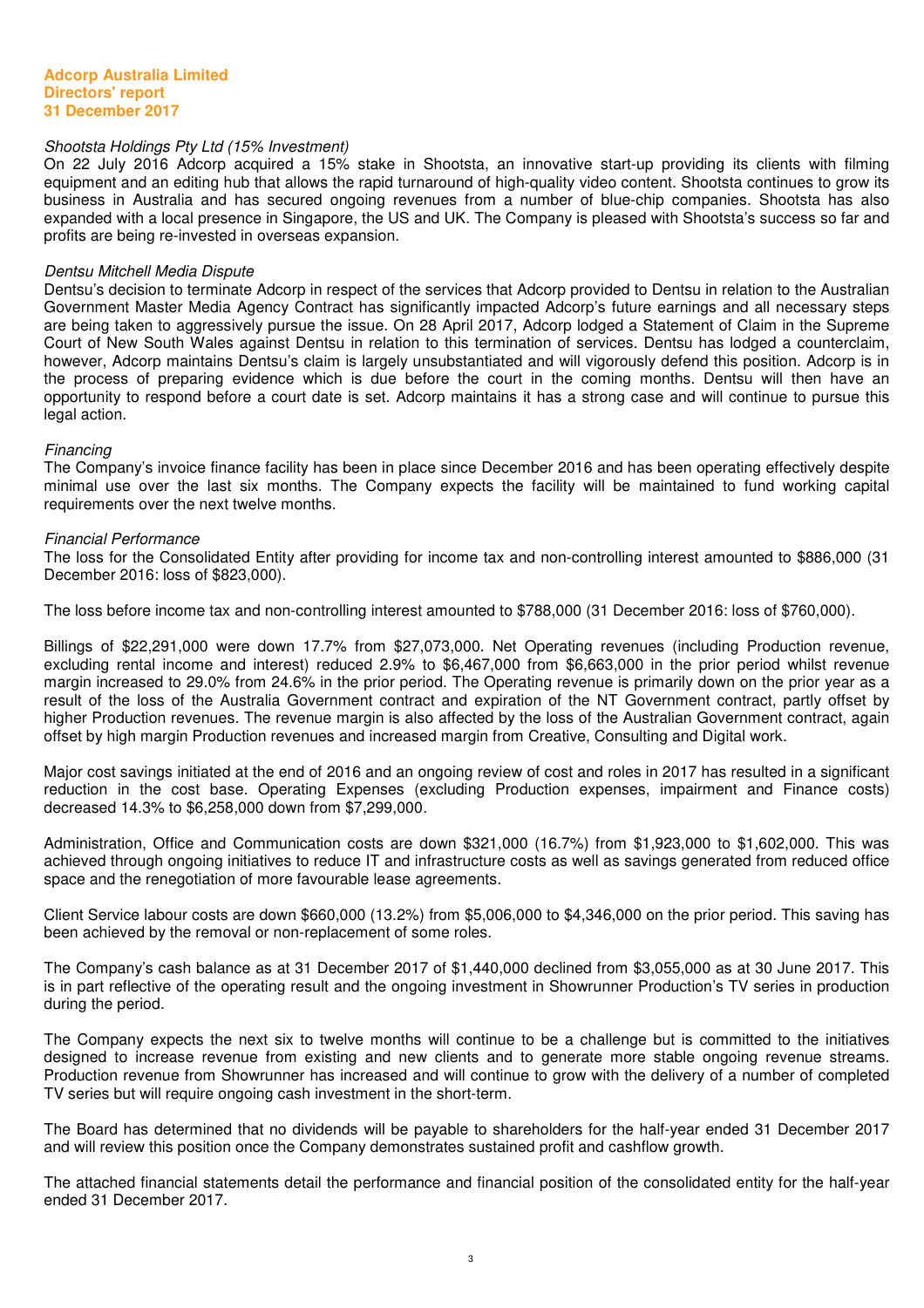**Adcorp Australia Limited Directors' report 31 December 2017**

#### **Significant changes in the state of affairs**

There were no significant changes in the state of affairs of the Consolidated Entity during the financial half-year.

#### **Matters subsequent to the end of the financial half-year**

Adcorp has had an invoice finance facility since December 2016 with Thorn Group. This facility has been increased for a short period, effective 25 January 2018, and comprises of two elements:

- 1. Increased advance rate on debtors ledger for an eight week period expected to generate approximately \$0.2m additional funding;
- 2. \$0.2m short term loan repayable on or before 27 April 2018.

The increased facility has been secured by Adcorp New Zealand Ltd's asset and debtors ledger. Whilst this additional funding expires on 27 April 2018 Adcorp expects to repay the additional funding to Thorn out of normal operating cash flow in mid-March 2018.

As previously disclosed on 24 January 2018, Adcorp secured a short-term loan of \$500,000 from Millennium Company Pty Ltd ATF The Rodwell (New Millennium) Trust ("Millennium"), a company associated with Adcorp's major shareholder and Chairman, Ian Rodwell. The loan bears interest at 12% per annum. The loan facility is secured by a second ranking security in favour of the lender. As this is a related party loan, Adcorp received a waiver of ASX Listing Rule 10.1 to allow the security to be granted without obtaining shareholder approval. On 27 February 2018, Millennium provided an extension of the loan until 31 March 2019.

No other matter or circumstance has arisen since 31 December 2017 that has significantly affected, or may significantly affect the Consolidated Entity's operations, the results of those operations, or the Consolidated Entity's state of affairs in future financial years.

#### **Rounding of amounts**

The Company is of a kind referred to in Corporations Instrument 2016/191, issued by the Australian Securities and Investments Commission, relating to 'rounding-off'. Amounts in this report have been rounded off in accordance with that Corporations Instrument to the nearest thousand dollars, or in certain cases, the nearest dollar.

#### **Auditor's independence declaration**

A copy of the auditor's independence declaration as required under section 307C of the Corporations Act 2001 is set out immediately after this directors' report.

This report is made in accordance with a resolution of directors, pursuant to section 306(3)(a) of the Corporations Act 2001.

4

On behalf of the directors

Daif Mon

 $\overline{\phantom{a}}$  , and the set of the set of the set of the set of the set of the set of the set of the set of the set of the set of the set of the set of the set of the set of the set of the set of the set of the set of the s David Morrison Director and Chief Executive Officer

28 February 2018 Sydney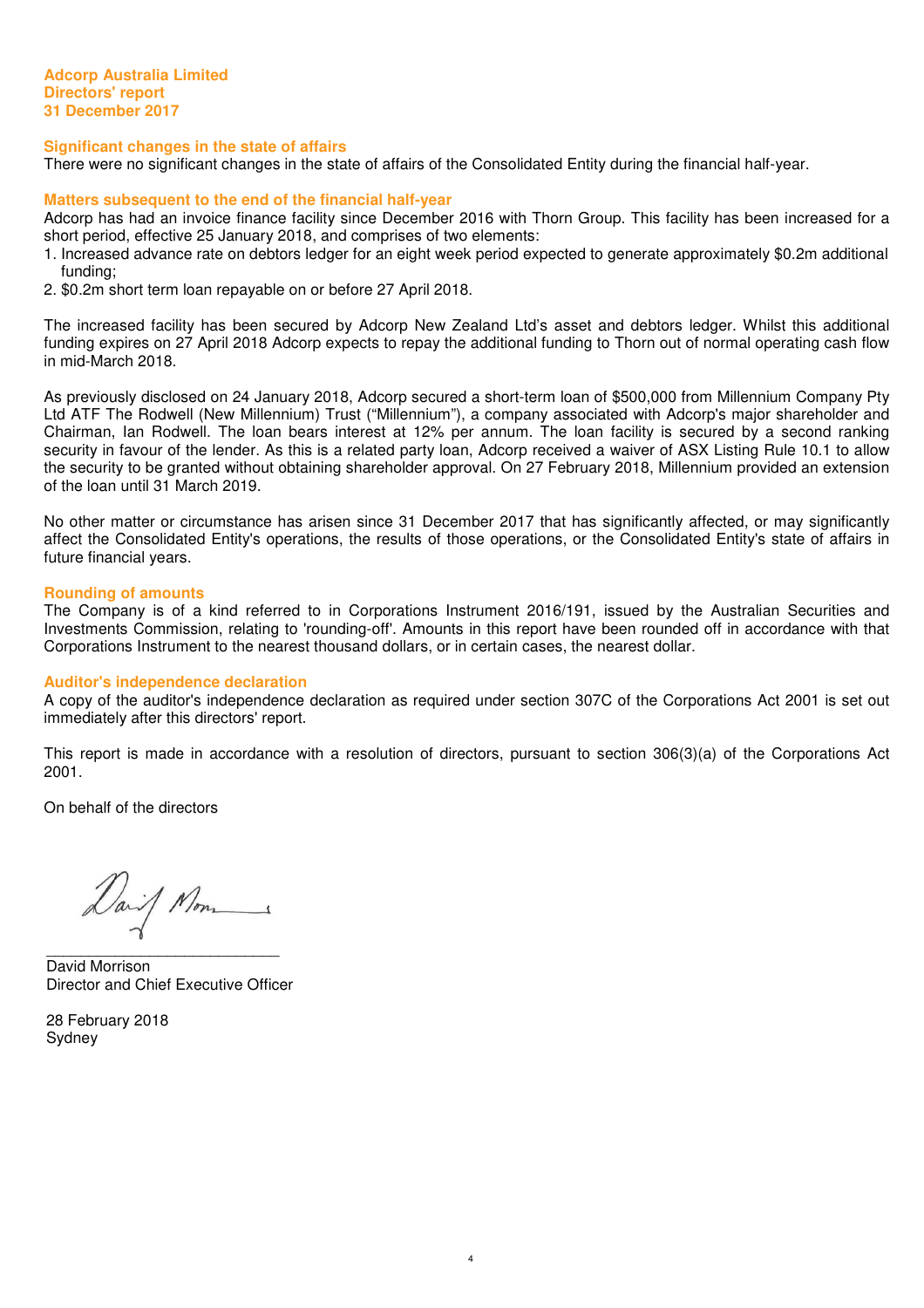

Level 17, 383 Kent Street Sydney NSW 2000

Correspondence to: Locked Bag Q800 QVB Post Office Sydney NSW 1230

**T** +61 2 8297 2400 **F** +61 2 9299 4445 **E** info.nsw@au.gt.com **W** www.grantthornton.com.au

# Auditor's Independence Declaration To the Directors of Adcorp Australia Limited

In accordance with the requirements of section 307C of the Corporations Act 2001, as lead auditor for the review of Adcorp Australia Limited for the half-year ended 31 December 2017, I declare that, to the best of my knowledge and belief, there have been:

- a no contraventions of the auditor independence requirements of the Corporations Act 2001 in relation to the review; and
- b no contraventions of any applicable code of professional conduct in relation to the review.

Crant Thomton

Grant Thornton Audit Pty Ltd Chartered Accountants

Rylskell

R J Isbell Partner - Audit & Assurance

Sydney, 28 February 2018

Grant Thornton Audit Pty Ltd ACN 130 913 594 a subsidiary or related entity of Grant Thornton Australia Ltd ABN 41 127 556 389

'Grant Thornton' refers to the brand under which the Grant Thornton member firms provide assurance, tax and advisory services to their clients and/or refers to one or more member firms, as the context requires. Grant Thornton Australia Ltd is a member firm of Grant Thornton International Ltd (GTIL). GTIL and the member firms are not a worldwide partnership. GTIL and each member firm is a separate legal entity. Services are delivered by the member firms. GTIL does not provide services to clients. GTIL and its member firms are not agents of, and do not obligate one another and are not liable for one another's acts or omissions. In the Australian context only, the use of the term 'Grant Thornton' may refer to Grant Thornton Australia Limited ABN 41 127 556 389 and its<br>Australian subsidiaries and

Liability limited by a scheme approved under Professional Standards Legislation.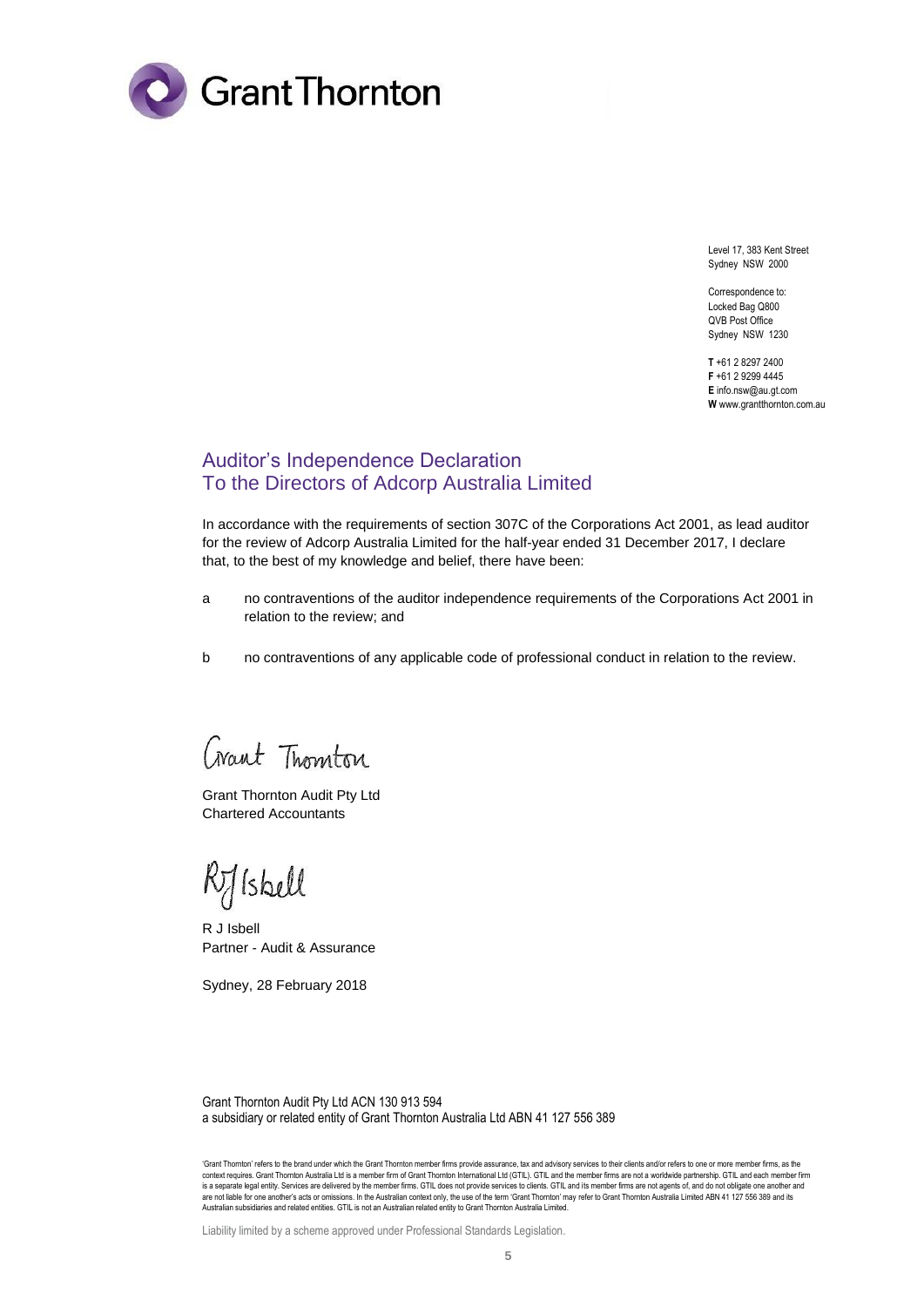# **Adcorp Australia Limited Consolidated statement of profit or loss and other comprehensive income For the half-year ended 31 December 2017**

|                                                                                                                                                                                                  |             | <b>Consolidated</b>                                             |                                                       |
|--------------------------------------------------------------------------------------------------------------------------------------------------------------------------------------------------|-------------|-----------------------------------------------------------------|-------------------------------------------------------|
|                                                                                                                                                                                                  | <b>Note</b> | <b>Dec 2017</b><br>\$'000                                       | 31<br><b>Dec 2016</b><br>\$'000                       |
| <b>Revenue</b>                                                                                                                                                                                   | 4           | 6,476                                                           | 6,678                                                 |
| Share of profits of associates accounted for using the equity method                                                                                                                             |             | 37                                                              |                                                       |
| <b>Expenses</b><br>Client service expenses<br>Administrative expenses<br>Marketing expenses<br>Office and communication expenses<br>Production expenses<br>Impairment of assets<br>Finance costs | 5           | (4,346)<br>(440)<br>(310)<br>(1, 162)<br>(1,024)<br>(2)<br>(17) | (5,006)<br>(488)<br>(370)<br>(1, 435)<br>(138)<br>(1) |
| Loss before income tax expense                                                                                                                                                                   |             | (788)                                                           | (760)                                                 |
| Income tax expense                                                                                                                                                                               |             | (87)                                                            | (23)                                                  |
| Loss after income tax expense for the half-year                                                                                                                                                  |             | (875)                                                           | (783)                                                 |
| Other comprehensive income                                                                                                                                                                       |             |                                                                 |                                                       |
| Items that may be reclassified subsequently to profit or loss<br>Foreign currency translation                                                                                                    |             | (36)                                                            | 8                                                     |
| Other comprehensive income for the half-year, net of tax                                                                                                                                         |             | (36)                                                            | 8                                                     |
| Total comprehensive income for the half-year                                                                                                                                                     |             | (911)                                                           | (775)                                                 |
| Loss for the half-year is attributable to:<br>Non-controlling interest<br>Owners of Adcorp Australia Limited                                                                                     |             | 11<br>(886)<br>(875)                                            | 40<br>(823)<br>(783)                                  |
| Total comprehensive income for the half-year is attributable to:<br>Non-controlling interest<br>Owners of Adcorp Australia Limited                                                               |             | 11<br>(922)                                                     | 40<br>(815)                                           |
|                                                                                                                                                                                                  |             | (911)                                                           | (775)                                                 |
|                                                                                                                                                                                                  |             | <b>Cents</b>                                                    | <b>Cents</b>                                          |
| Basic earnings per share<br>Diluted earnings per share                                                                                                                                           | 12<br>12    | (0.49)<br>(0.49)                                                | (0.45)<br>(0.45)                                      |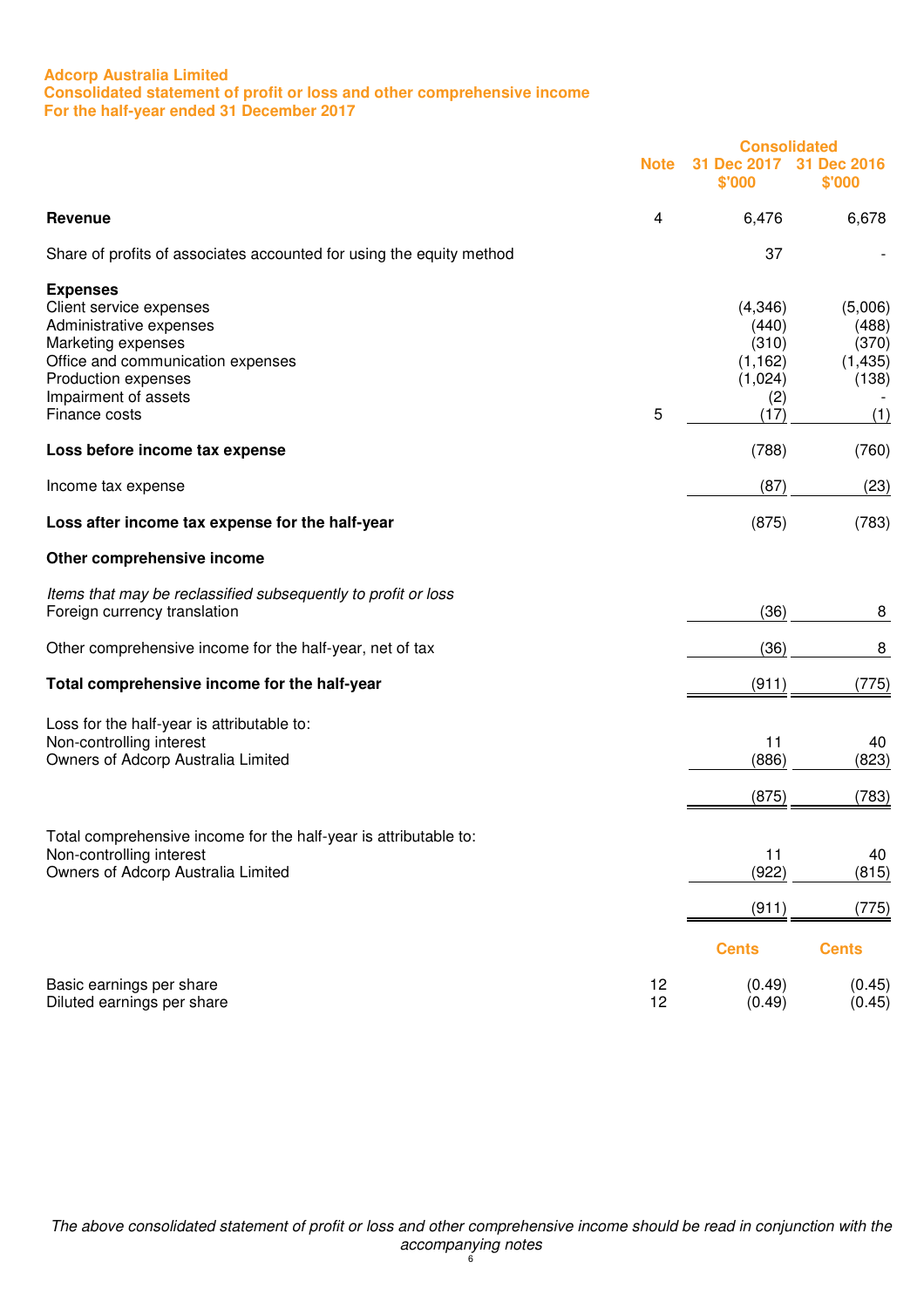#### **Adcorp Australia Limited Consolidated statement of financial position As at 31 December 2017**

|                                                                            |                |                       | <b>Consolidated</b>   |
|----------------------------------------------------------------------------|----------------|-----------------------|-----------------------|
|                                                                            | <b>Note</b>    | 31 Dec 2017<br>\$'000 | 30 Jun 2017<br>\$'000 |
| <b>Assets</b>                                                              |                |                       |                       |
| <b>Current assets</b>                                                      |                |                       |                       |
| Cash and cash equivalents                                                  | 6              | 1,440                 | 3,055                 |
| Trade and other receivables                                                | $\overline{7}$ | 3,678                 | 5,108                 |
| Intangibles                                                                |                | 1,280                 | 1,007                 |
| Other financial assets                                                     |                | 37                    | 482                   |
| Income tax refund due                                                      |                |                       | 8                     |
| Other                                                                      |                | 812                   | 729                   |
| <b>Total current assets</b>                                                |                | 7,247                 | 10,389                |
| <b>Non-current assets</b>                                                  |                |                       |                       |
| Receivables                                                                |                | 30                    |                       |
| Investments accounted for using the equity method                          |                | 999                   | 962                   |
| Property, plant and equipment                                              |                | 752                   | 642                   |
| Intangibles                                                                |                | 458                   | 383                   |
| Deferred tax                                                               |                | 689                   | 770                   |
| Total non-current assets                                                   |                | 2,928                 | 2,757                 |
| <b>Total assets</b>                                                        |                | 10,175                | 13,146                |
| <b>Liabilities</b>                                                         |                |                       |                       |
| <b>Current liabilities</b>                                                 |                |                       |                       |
| Trade and other payables                                                   | 8              | 8,403                 | 10,487                |
| Borrowings                                                                 |                | 77                    | 30                    |
| Income tax                                                                 |                | 86                    | 90                    |
| Provisions                                                                 |                | 777                   | 831                   |
| Other                                                                      |                | 244                   | 374                   |
| <b>Total current liabilities</b>                                           |                | 9,587                 | 11,812                |
| <b>Non-current liabilities</b>                                             |                |                       |                       |
| Other payables                                                             |                | 105                   | 93                    |
| <b>Borrowings</b>                                                          |                | 235                   | 58                    |
| Deferred tax                                                               |                | 103                   | 103                   |
| Provisions                                                                 |                | 319                   | 343                   |
| Total non-current liabilities                                              |                | 762                   | 597                   |
| <b>Total liabilities</b>                                                   |                | 10,349                | 12,409                |
| Net assets/(liabilities)                                                   |                | (174)                 | 737                   |
|                                                                            |                |                       |                       |
| <b>Equity</b><br><b>Issued capital</b>                                     |                | 32,353                | 32,353                |
| Purchased controlling interest reserve                                     |                | (113)                 | (113)                 |
| Foreign currency reserve                                                   |                | (382)                 | (346)                 |
| <b>Accumulated losses</b>                                                  |                | (32, 150)             | (31, 264)             |
| Equity/(deficiency) attributable to the owners of Adcorp Australia Limited |                | (292)                 | 630                   |
| Non-controlling interest                                                   |                | 118                   | 107                   |
|                                                                            |                |                       |                       |
| Total equity/(deficiency)                                                  |                | (174)                 | 737                   |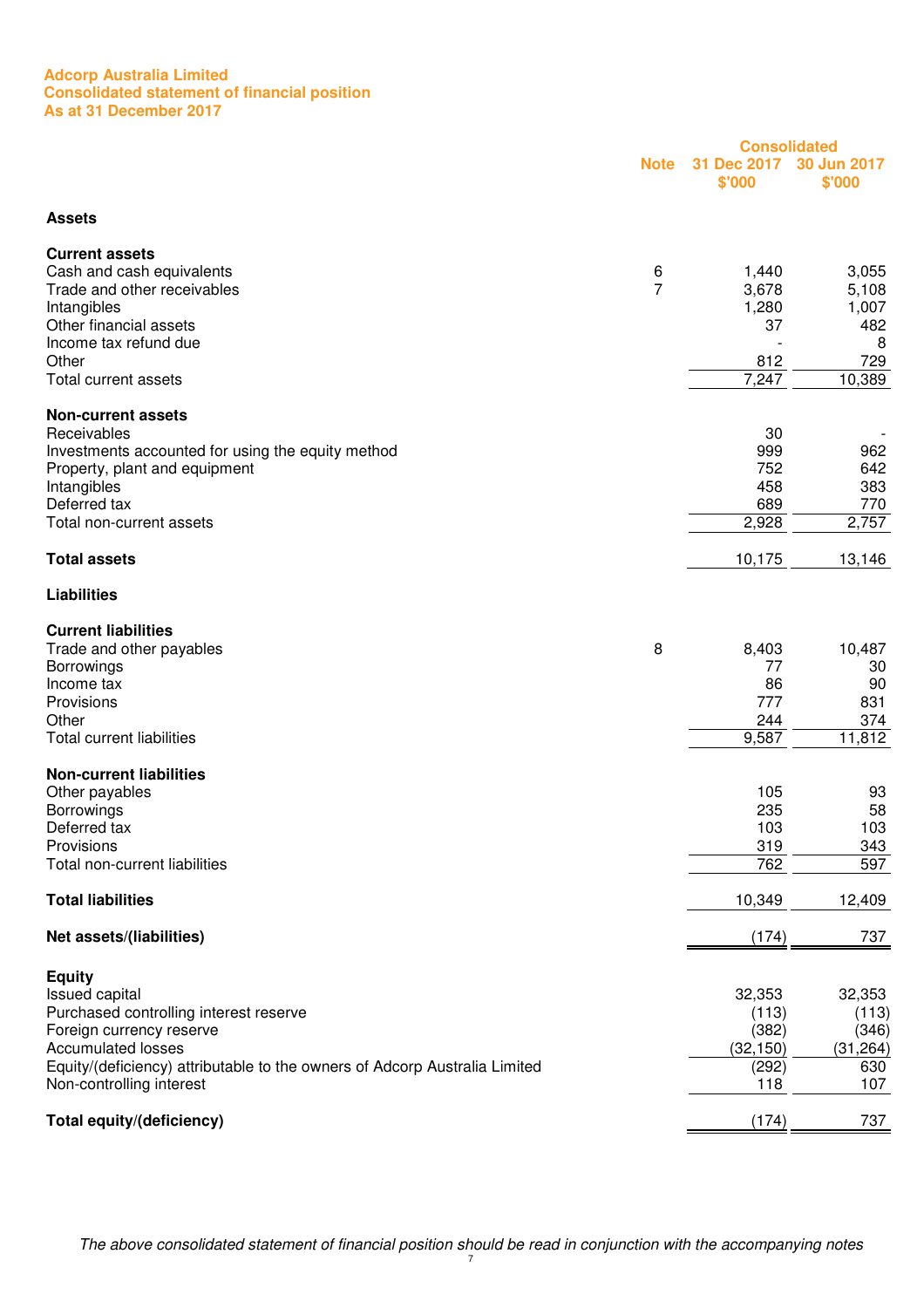# **Adcorp Australia Limited Consolidated statement of changes in equity For the half-year ended 31 December 2017**

| <b>Consolidated</b>                                                                                                        | <b>Issued</b><br>capital<br>\$'000 | <b>Purchased</b><br>controlling<br><b>interest</b><br>reserve<br>\$'000 | <b>Foreign</b><br>currency<br>reserve<br>\$'000 | <b>Accumulated</b><br><b>losses</b><br>\$'000 | Non-<br>controlling<br>interest<br>\$'000        | <b>Total equity</b><br>\$'000                     |
|----------------------------------------------------------------------------------------------------------------------------|------------------------------------|-------------------------------------------------------------------------|-------------------------------------------------|-----------------------------------------------|--------------------------------------------------|---------------------------------------------------|
| Balance at 1 July 2016                                                                                                     | 32,353                             | (113)                                                                   | (345)                                           | (29, 771)                                     | 25                                               | 2,149                                             |
| Profit/(loss) after income tax<br>expense for the half-year<br>Other comprehensive income<br>for the half-year, net of tax |                                    |                                                                         | 8                                               | (823)                                         | 40                                               | (783)<br>8                                        |
| Total comprehensive income for<br>the half-year                                                                            |                                    |                                                                         | 8                                               | (823)                                         | 40                                               | (775)                                             |
| Balance at 31 December 2016                                                                                                | 32,353                             | (113)                                                                   | (337)                                           | (30, 594)                                     | 65                                               | 1,374                                             |
| <b>Consolidated</b>                                                                                                        | <b>Issued</b><br>capital<br>\$'000 | <b>Purchased</b><br>controlling<br><b>interest</b><br>reserve<br>\$'000 | <b>Foreign</b><br>currency<br>reserve<br>\$'000 | <b>Accumulated</b><br><b>losses</b><br>\$'000 | Non-<br>controlling<br><b>interest</b><br>\$'000 | <b>Total</b><br>deficiency in<br>equity<br>\$'000 |
| Balance at 1 July 2017                                                                                                     | 32,353                             | (113)                                                                   | (346)                                           | (31, 264)                                     | 107                                              | 737                                               |
| Profit/(loss) after income tax<br>expense for the half-year<br>Other comprehensive income<br>for the half-year, net of tax |                                    |                                                                         | (36)                                            | (886)                                         | 11                                               | (875)<br>(36)                                     |
| Total comprehensive income for<br>the half-year                                                                            |                                    |                                                                         | (36)                                            | (886)                                         | 11                                               | (911)                                             |
| Balance at 31 December 2017                                                                                                | 32,353                             | (113)                                                                   | (382)                                           | (32, 150)                                     | 118                                              | (174)                                             |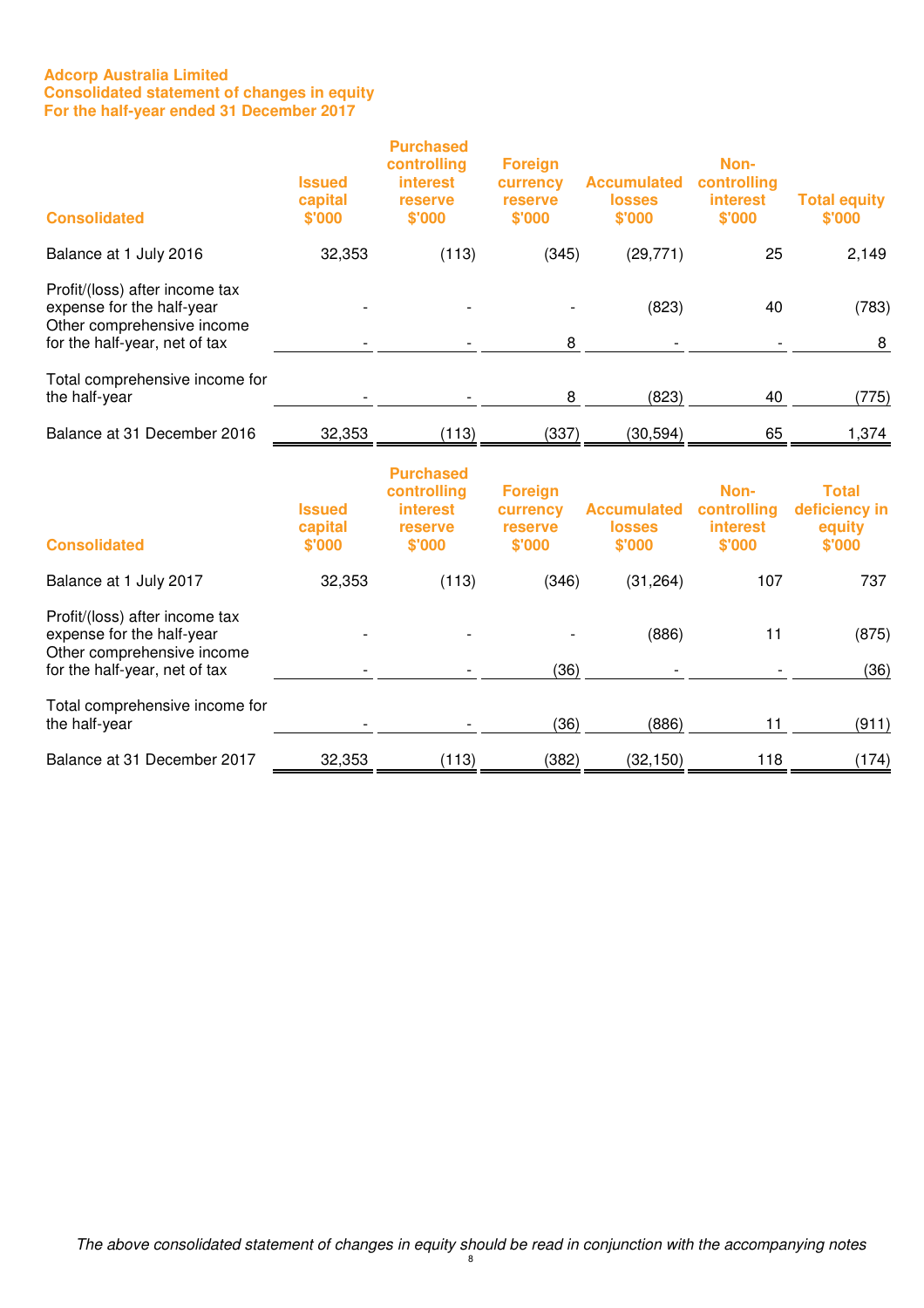# **Adcorp Australia Limited Consolidated statement of cash flows For the half-year ended 31 December 2017**

|                                                                                    | <b>Consolidated</b>   |                       |
|------------------------------------------------------------------------------------|-----------------------|-----------------------|
|                                                                                    | 31 Dec 2017<br>\$'000 | 31 Dec 2016<br>\$'000 |
| Cash flows from operating activities<br>Receipts from customers (inclusive of GST) | 25,354                | 31,905                |
| Payments to suppliers and employees (inclusive of GST)                             | (26, 121)             | (32, 583)             |
|                                                                                    | (767)                 | (678)                 |
| Interest received                                                                  | 9                     | 15                    |
| Interest and other finance costs paid<br>Income taxes refunded                     | (17)<br>8             | (1)<br>25             |
| Income taxes paid                                                                  | (16)                  | (35)                  |
| Net cash used in operating activities                                              | (783)                 | (674)                 |
| Cash flows from investing activities                                               |                       |                       |
| Payments for investments                                                           |                       | (539)                 |
| Payments for property, plant and equipment<br>Payments for intangibles             | (263)<br>(1, 199)     | (70)<br>(158)         |
| Payments for security deposits                                                     |                       | (293)                 |
| Proceeds from disposal of property, plant and equipment                            |                       | 4                     |
| Net cash used in investing activities                                              | (1, 462)              | (1,056)               |
| Cash flows from financing activities                                               |                       |                       |
| Payments for invoice financing                                                     | (17, 884)             | (22, 884)             |
| Proceeds from invoice financing                                                    | 18,289<br>254         | 23,123                |
| Proceeds from borrowings<br>Repayment of borrowings                                | (29)                  |                       |
|                                                                                    | 630                   | 239                   |
| Net cash from financing activities                                                 |                       |                       |
| Net decrease in cash and cash equivalents                                          | (1,615)               | (1, 491)              |
| Cash and cash equivalents at the beginning of the financial half-year              | 3,055                 | 4,639                 |
| Cash and cash equivalents at the end of the financial half-year                    | 1,440                 | 3,148                 |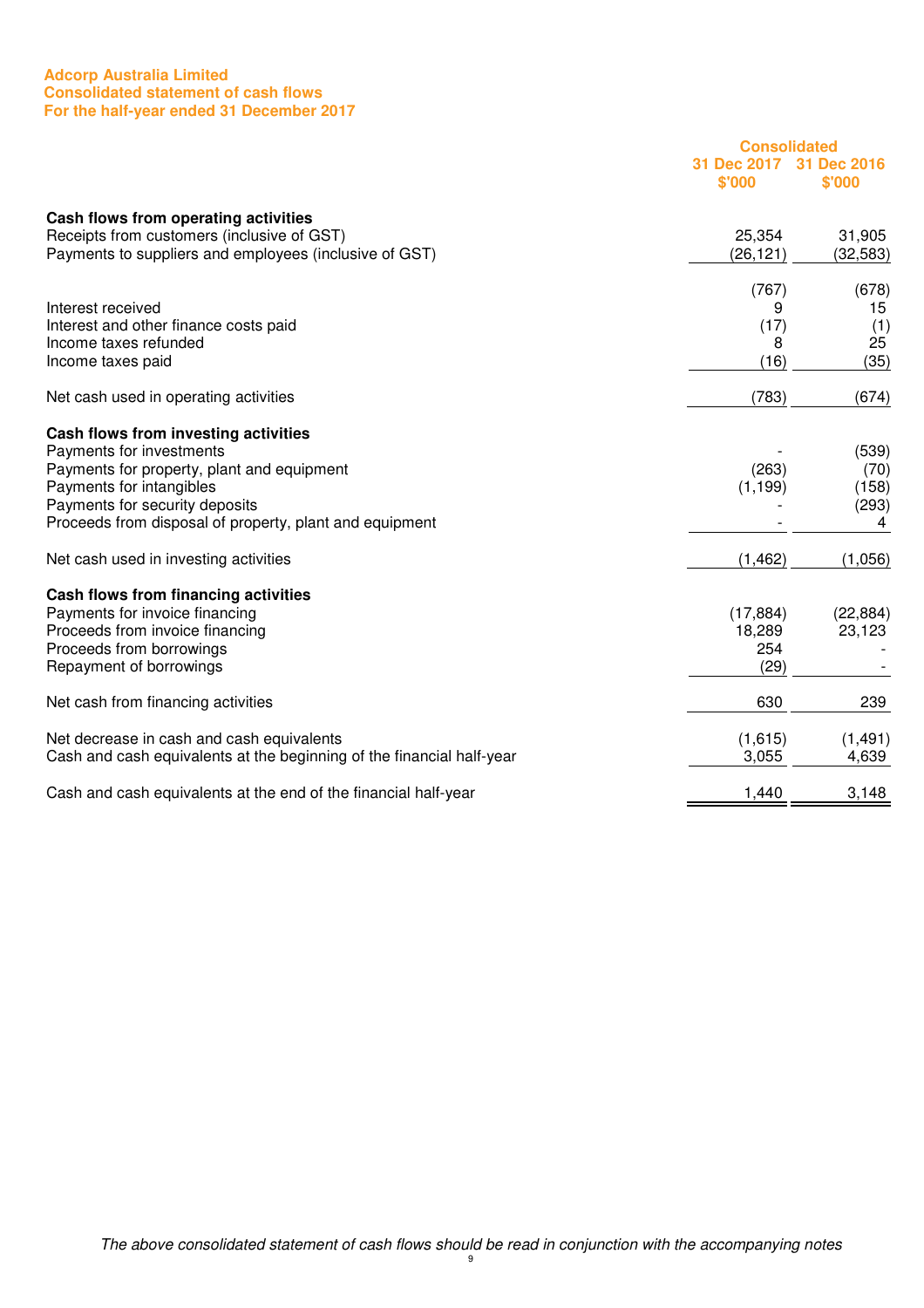# **Note 1. General information**

The financial statements cover Adcorp Australia Limited as a Consolidated Entity consisting of Adcorp Australia Limited and the entities it controlled at the end of, or during, the half-year. The financial statements are presented in Australian dollars, which is Adcorp Australia Limited's functional and presentation currency.

Adcorp Australia Limited is a listed public company limited by shares, incorporated and domiciled in Australia. Its registered office and principal place of business is:

Level 2 309 George Street Sydney NSW 2000

A description of the nature of the Consolidated Entity's operations and its principal activities are included in the directors' report, which is not part of the financial statements.

The financial statements were authorised for issue, in accordance with a resolution of directors, on 28 February 2018. The directors have the power to amend and reissue the financial statements.

# **Note 2. Significant accounting policies**

These general purpose financial statements for the interim half-year reporting period ended 31 December 2017 have been prepared in accordance with Australian Accounting Standard AASB 134 'Interim Financial Reporting' and the Corporations Act 2001, as appropriate for for-profit oriented entities. Compliance with AASB 134 ensures compliance with International Financial Reporting Standard IAS 34 'Interim Financial Reporting'.

These general purpose financial statements do not include all the notes of the type normally included in annual financial statements. Accordingly, these financial statements are to be read in conjunction with the annual report for the year ended 30 June 2017 and any public announcements made by the Company during the interim reporting period in accordance with the continuous disclosure requirements of the Corporations Act 2001.

The principal accounting policies adopted are consistent with those of the previous financial year and corresponding interim reporting period, unless otherwise stated.

#### **New or amended Accounting Standards and Interpretations adopted**

The Consolidated Entity has adopted all of the new or amended Accounting Standards and Interpretations issued by the Australian Accounting Standards Board ('AASB') that are mandatory for the current reporting period.

The adoption of these Accounting Standards and Interpretations did not have any significant impact on the financial performance or position of the Consolidated Entity during the financial half-year ended 31 December 2017 and are not expected to have any significant impact for the full financial year ending 30 June 2018. Any new, revised or amending Accounting Standards or Interpretations that are not yet mandatory have not been early adopted.

#### **Going concern**

As at 31 December 2017, the Consolidated Entity had cash and cash equivalents of \$1,440,000 (30 June 2017: \$3,055,000) and has a net current liability position of \$2,340,000 (30 June 2017: net current liability position of \$1,423,000). Loss after income tax for the year after non-controlling interest was \$886,000 (31 December 2016: \$823,000) and net cash outflows from operating activities were \$783,000 (31 December 2016: net outflows \$674,000).

Whilst the results show a reduced performance at the revenue level against the same six months in the prior year, this revenue is now being generated at a higher margin with a reduced expense base. The Company continues to invest cash into Showrunner Productions Pty Ltd which is expected to generate positive cashflows over the coming 2-3 years.

The Company is continuing to actively pursue opportunities to increase revenue, reduce costs and maintain a high level of rigour in cash flow management including the prompt collection of receivables. It is also continuing to pursue aggressively both the outstanding receivable owed to it by Dentsu and the associated damages claim for the termination of the Dentsu contract, and concurrently examining a number of alternative sources of capital.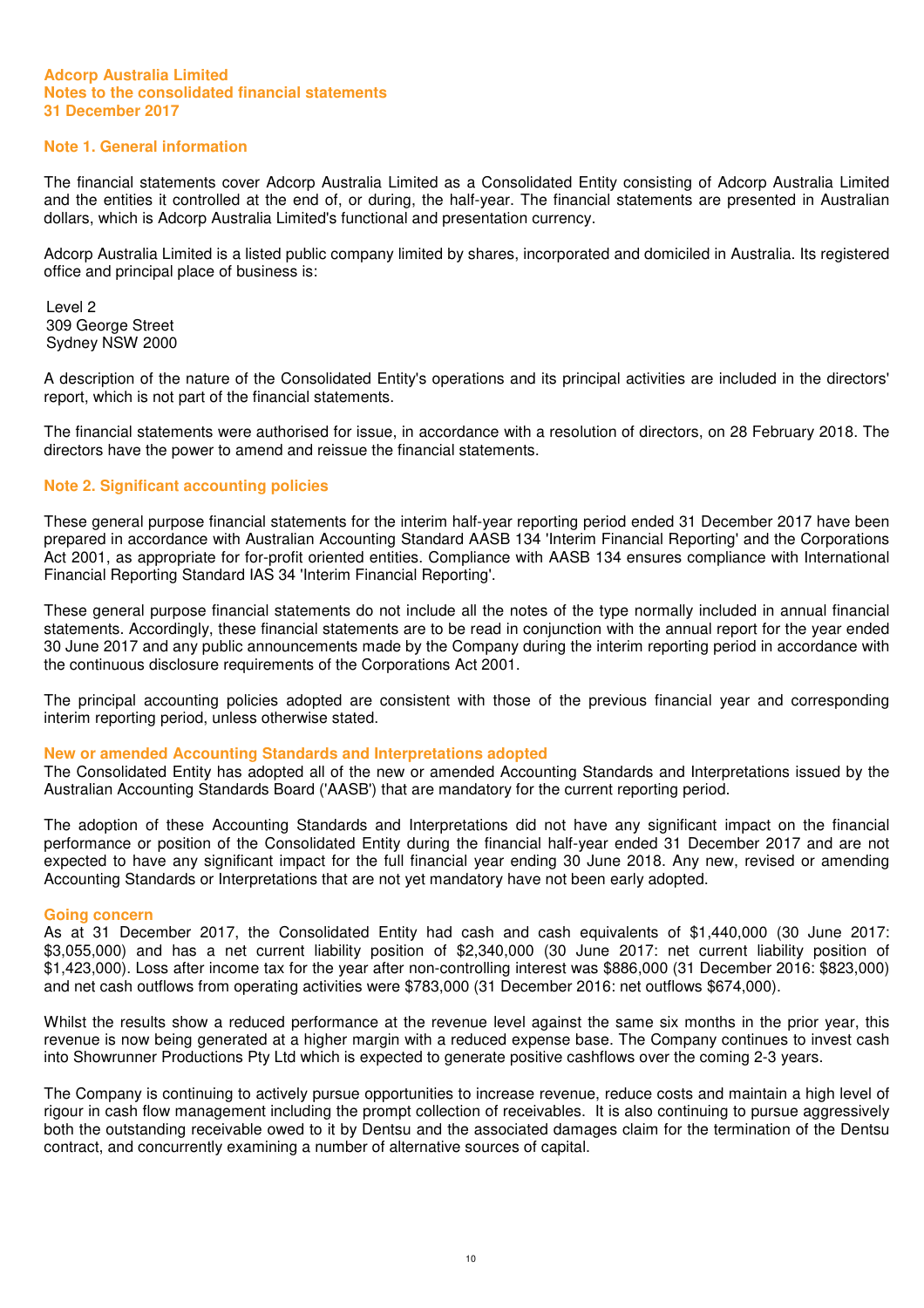# **Note 2. Significant accounting policies (continued)**

The Directors are of a view that the Consolidated Entity will be able to meet its debts as they fall due based on cashflow projections, the availability of the invoice finance facility, the estimated recovery of receivable and damages from Dentsu, ongoing initiatives to increase revenues as well as a number of other strategic options available. Accordingly, the financial statements have been prepared on a going concern basis.

#### **Comparative information**

Certain comparatives have been restated to reflect current year disclosure. No changes to profit or loss and net assets has occurred for any restatement.

#### **Note 3. Operating segments**

#### Identification of reportable operating segments

The Consolidated Entity has identified its operating segments based on the internal reports that are reviewed and used by the Board (the chief operating decision maker ('CODM')) in assessing performance and determining the allocation of resources.

Segment information is reported to the CODM on the basis of geographical region. The Consolidated Entity's products and services are the same within both geographical segments.

The information reported to the CODM is on a monthly basis.

#### Major customers

There are no significant customers in any reported segment that comprise greater than 10% of the segments aggregated revenues.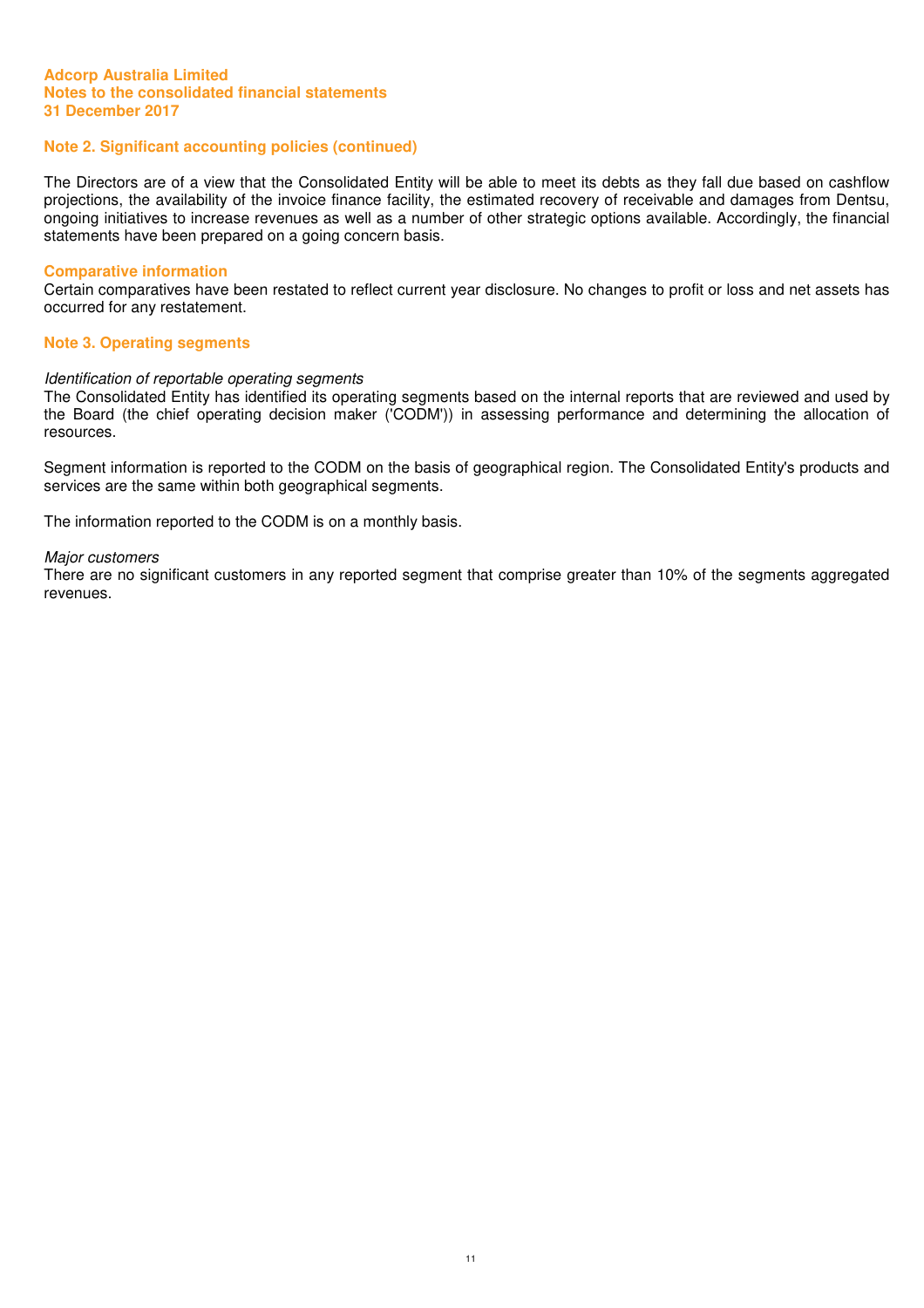# **Note 3. Operating segments (continued)**

# Operating segment information

|                                   |                            | <b>New</b>        |                        |
|-----------------------------------|----------------------------|-------------------|------------------------|
| <b>Consolidated - 31 Dec 2017</b> | <b>Australia</b><br>\$'000 | Zealand<br>\$'000 | <b>Total</b><br>\$'000 |
|                                   |                            |                   |                        |
| Revenue                           |                            |                   |                        |
| Sales to external customers       | 5,292                      | 1,175             | 6,467                  |
| Other revenue                     | 7                          | 2                 | 9                      |
| <b>Total revenue</b>              | 5,299                      | 1,177             | 6,476                  |
| Material items include.           |                            |                   |                        |
| Share of profits of associates    | 37                         |                   | 37                     |
| <b>EBITDA*</b>                    | 271                        | (48)              | 223                    |
| Depreciation and amortisation     |                            |                   | (1,001)                |
| Impairment of assets              |                            |                   |                        |
| Interest revenue                  |                            |                   | $\binom{2}{9}$         |
| Finance costs                     |                            |                   | (17)                   |
| Loss before income tax expense    |                            |                   | (788)                  |
| Income tax expense                |                            |                   | (87)                   |
| Loss after income tax expense     |                            |                   | (875)                  |
| <b>Assets</b>                     |                            |                   |                        |
| Segment assets                    | 7,662                      | 1,824             | 9,486                  |
| Unallocated assets:               |                            |                   |                        |
| Deferred tax asset                |                            |                   | 689                    |
| <b>Total assets</b>               |                            |                   | 10,175                 |
| <b>Liabilities</b>                |                            |                   |                        |
| Segment liabilities               | 9,035                      | 1,211             | 10,246                 |
| Unallocated liabilities.          |                            |                   |                        |
| Deferred tax liability            |                            |                   | 103                    |
| <b>Total liabilities</b>          |                            |                   | 10,349                 |

\* Earnings before interest, tax, depreciation, amortisation and impairment.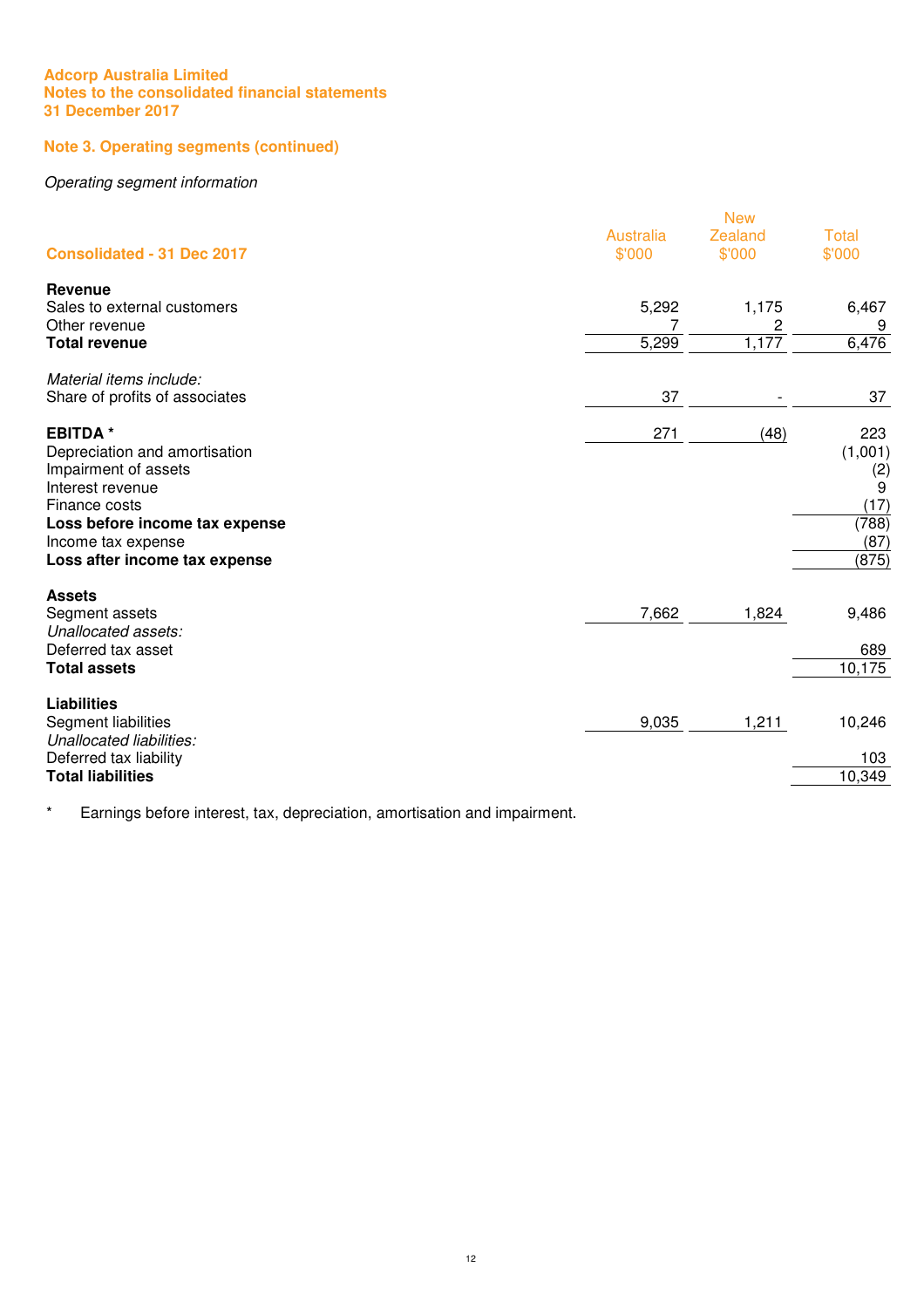# **Note 3. Operating segments (continued)**

|                                                    |                            | <b>New</b>               |                        |
|----------------------------------------------------|----------------------------|--------------------------|------------------------|
| <b>Consolidated - 31 Dec 2016</b>                  | <b>Australia</b><br>\$'000 | <b>Zealand</b><br>\$'000 | <b>Total</b><br>\$'000 |
| Revenue                                            |                            |                          |                        |
| Sales to external customers<br>Other revenue       | 5,274<br>12                | 1,389<br>3               | 6,663<br>15            |
| <b>Total revenue</b>                               | 5,286                      | 1,392                    | 6,678                  |
| <b>EBITDA*</b>                                     | (561)                      | 11                       | (550)                  |
| Depreciation and amortisation                      |                            |                          | (224)                  |
| Interest revenue<br>Finance costs                  |                            |                          | 15<br>(1)              |
| Loss before income tax expense                     |                            |                          | (760)                  |
| Income tax expense                                 |                            |                          | (23)                   |
| Loss after income tax expense                      |                            |                          | (783)                  |
| Consolidated - 30 Jun 2017                         |                            |                          |                        |
| <b>Assets</b>                                      |                            |                          |                        |
| Segment assets<br>Unallocated assets:              | 10,601                     | 1,775                    | 12,376                 |
| Deferred tax asset                                 |                            |                          | 770                    |
| <b>Total assets</b>                                |                            |                          | 13,146                 |
| <b>Liabilities</b>                                 |                            |                          |                        |
| Segment liabilities                                | 11,238                     | 1,068                    | 12,306                 |
| Unallocated liabilities.<br>Deferred tax liability |                            |                          | 103                    |
| <b>Total liabilities</b>                           |                            |                          | 12,409                 |
|                                                    |                            |                          |                        |

# \* Earnings before interest, tax, depreciation and amortisation.

#### **Note 4. Revenue**

|                                 | <b>Consolidated</b>   |                       |
|---------------------------------|-----------------------|-----------------------|
|                                 | 31 Dec 2017<br>\$'000 | 31 Dec 2016<br>\$'000 |
| Sales revenue                   |                       |                       |
| Operating revenues              | 5,709                 | 6,684                 |
| Production revenues - Royalties | 758                   | (21)                  |
|                                 | 6,467                 | 6,663                 |
| Other revenue                   |                       |                       |
| Interest                        | 9                     | 15                    |
| Revenue                         | 6,476                 | 6,678                 |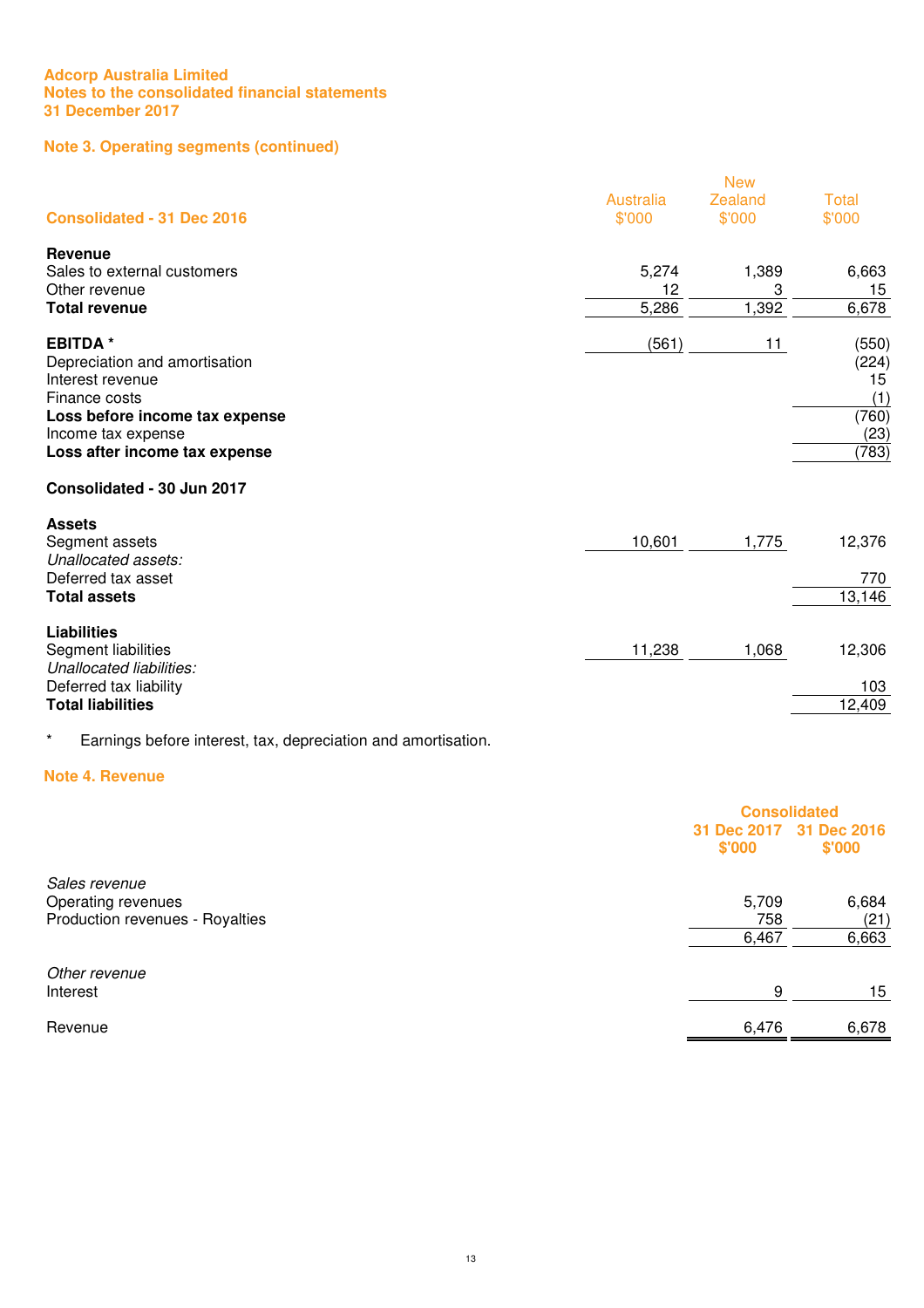# **Note 5. Expenses**

|                                                                                                          |                       | <b>Consolidated</b>                 |  |
|----------------------------------------------------------------------------------------------------------|-----------------------|-------------------------------------|--|
|                                                                                                          | 31 Dec 2017<br>\$'000 | 31 Dec 2016<br>\$'000               |  |
| Loss before income tax includes the following specific expenses:                                         |                       |                                     |  |
| Depreciation<br>Office equipment                                                                         | 48                    | 49                                  |  |
| Plant and equipment                                                                                      | 102                   | 85                                  |  |
| Total depreciation                                                                                       | 150                   | 134                                 |  |
| Amortisation<br>Software licences<br>Trademarks and other intellectual property<br>Production asset      | 78<br>773             | 89<br>1<br>$\overline{\phantom{a}}$ |  |
| <b>Total amortisation</b>                                                                                | 851                   | 90                                  |  |
| Total depreciation and amortisation                                                                      | 1,001                 | 224                                 |  |
| Finance costs<br>Interest and finance charges paid/payable                                               | 17                    | 1                                   |  |
| Net foreign exchange loss<br>Net foreign exchange loss                                                   | 5                     | 3                                   |  |
| Net loss on disposal<br>Net loss on disposal of property, plant and equipment                            |                       | 6                                   |  |
| Superannuation expense<br>Defined contribution superannuation expense                                    | 267                   | 297                                 |  |
| Employee benefits expense excluding superannuation<br>Employee benefits expense excluding superannuation | 4,079                 | 4,709                               |  |
| Note 6. Current assets - cash and cash equivalents                                                       |                       |                                     |  |

|                 |                                   | <b>Consolidated</b> |  |
|-----------------|-----------------------------------|---------------------|--|
|                 | 31 Dec 2017 30 Jun 2017<br>\$'000 | \$'000              |  |
| Cash at bank    | 965                               | 2,576               |  |
| Cash on deposit | 475                               | 479                 |  |
|                 | 1,440                             | 3,055               |  |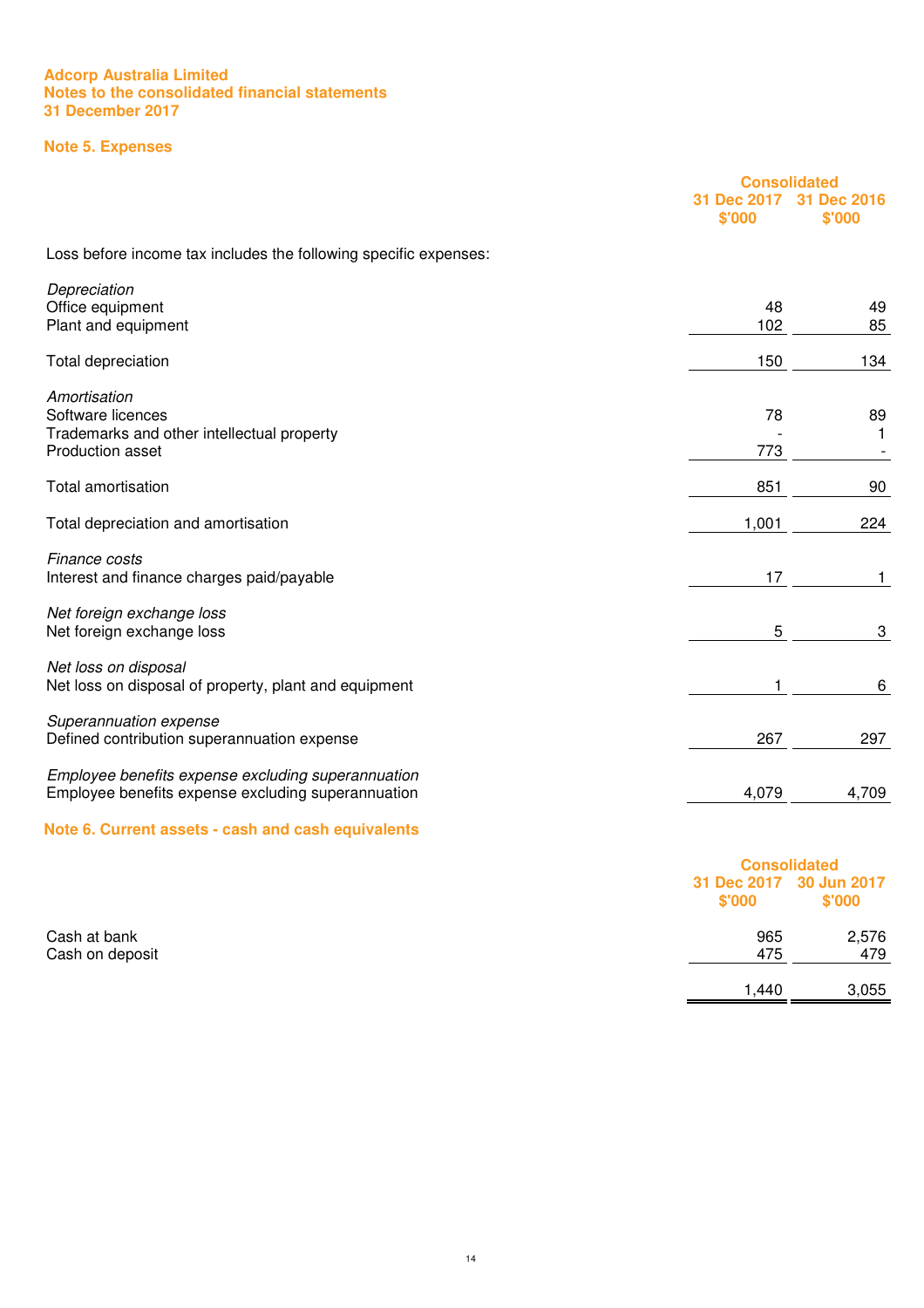# **Note 7. Current assets - trade and other receivables**

|                                                                    |                                   | <b>Consolidated</b> |  |
|--------------------------------------------------------------------|-----------------------------------|---------------------|--|
|                                                                    | 31 Dec 2017 30 Jun 2017<br>\$'000 | \$'000              |  |
| Trade receivables<br>Less: Provision for impairment of receivables | 3,631<br>(65)                     | 5,119<br>(77)       |  |
|                                                                    | 3,566                             | 5,042               |  |
| Other receivables                                                  | 112                               | 66                  |  |
|                                                                    | 3,678                             | 5,108               |  |

# **Note 8. Current liabilities - trade and other payables**

|                                          | <b>Consolidated</b>               |              |
|------------------------------------------|-----------------------------------|--------------|
|                                          | 31 Dec 2017 30 Jun 2017<br>\$'000 | \$'000       |
| Trade payables<br>Deferred consideration | 4,680<br>107                      | 6,376<br>167 |
| Other payables                           | 3,616                             | 3,944        |
|                                          | 8,403                             | 10.487       |

# **Note 9. Equity - dividends**

There were no dividends paid, recommended or declared during the current or previous financial half-year.

#### **Note 10. Fair value measurement**

The carrying amounts of trade and other receivables and trade and other payables are assumed to approximate their fair values due to their short-term nature. The fair value of financial liabilities is estimated by discounting the remaining contractual maturities at the current market interest rate that is available for similar financial liabilities.

#### **Note 11. Contingent liabilities**

The Consolidated Entity has various guarantees over premises.

| \$'000   | 31 Dec 2017 30 Jun 2017<br>\$'000 |
|----------|-----------------------------------|
| Premises | 567<br>567                        |

On 11 November 2016, Adcorp received a letter from Dentsu Mitchell Media Australia Pty Ltd ('Dentsu') claiming amounts owing by Adcorp. This letter was in response one from Adcorp dated 9 November 2016 demanding payment of outstanding invoices for services rendered. Adcorp considers Dentsu's letter dated 11 November 2016 to be largely unsubstantiated claims and will vigorously defend this position.

On 22 December 2016, Adcorp responded again demanding payment for outstanding invoices for services rendered and in addition claiming damages for wrongful termination of agreement and engaging in misleading and deceptive conduct.

On 28 April 2017, Adcorp lodged a Statement of Claim in the Supreme Court of New South Wales against Dentsu in relation to this termination of services. Dentsu has lodged a counter claim, however Adcorp maintains Dentsu's claim is largely unsubstantiated and will vigorously defend this position.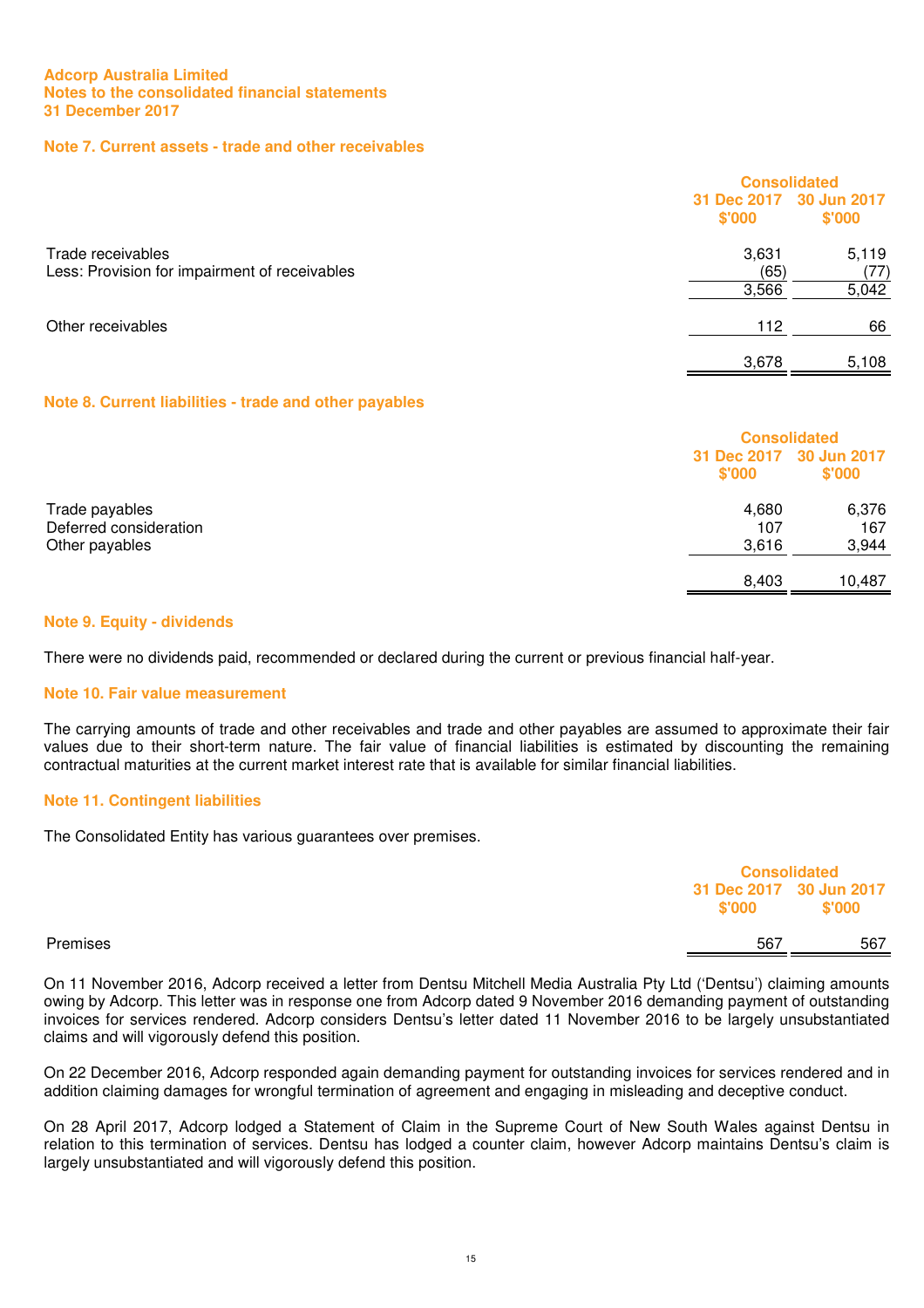# **Note 11. Contingent liabilities (continued)**

Since 28 April 2017, Adcorp is in the process of preparing evidence to support its claim. Adcorp expects to lodge its evidence on 16 March 2018 and Dentsu will then have an opportunity to respond before a court date is set. Adcorp maintains it has a strong case and will continue to pursue this legal action.

#### **Note 12. Earnings per share**

|                                                                                           | <b>Consolidated</b>          |                       |
|-------------------------------------------------------------------------------------------|------------------------------|-----------------------|
|                                                                                           | <b>31 Dec 2017</b><br>\$'000 | 31 Dec 2016<br>\$'000 |
| Loss after income tax<br>Non-controlling interest                                         | (875)<br>(11)                | (783)<br>(40)         |
| Loss after income tax attributable to the owners of Adcorp Australia Limited              | (886)                        | (823)                 |
|                                                                                           | <b>Number</b>                | <b>Number</b>         |
| Weighted average number of ordinary shares used in calculating basic earnings per share   | 182,029,806                  | 182,029,806           |
| Weighted average number of ordinary shares used in calculating diluted earnings per share | 182,029,806                  | 182,029,806           |
|                                                                                           | <b>Cents</b>                 | <b>Cents</b>          |
| Basic earnings per share<br>Diluted earnings per share                                    | (0.49)<br>(0.49)             | (0.45)<br>(0.45)      |

#### **Note 13. Events after the reporting period**

Adcorp has had an invoice finance facility since December 2016 with Thorn Group. This facility has been increased for a short period, effective 25 January 2018, and comprises of two elements:

- 1. Increased advance rate on debtors ledger for an eight week period expected to generate approximately \$0.2m additional funding;
- 2. \$0.2m short term loan repayable on or before 27 April 2018.

The increased facility has been secured by Adcorp New Zealand Ltd's asset and debtors ledger. Whilst this additional funding expires on 27 April 2018 Adcorp expects to repay the additional funding to Thorn out of normal operating cash flow in mid-March 2018.

As previously disclosed on 24 January 2018, Adcorp secured a short-term loan of \$500,000 from Millennium Company Pty Ltd ATF The Rodwell (New Millennium) Trust ("Millennium"), a company associated with Adcorp's major shareholder and Chairman, Ian Rodwell. The loan bears interest at 12% per annum. The loan facility is secured by a second ranking security in favour of the lender. As this is a related party loan, Adcorp received a waiver of ASX Listing Rule 10.1 to allow the security to be granted without obtaining shareholder approval. On 27 February 2018, Millennium provided an extension of the loan until 31 March 2019.

No other matter or circumstance has arisen since 31 December 2017 that has significantly affected, or may significantly affect the Consolidated Entity's operations, the results of those operations, or the Consolidated Entity's state of affairs in future financial years.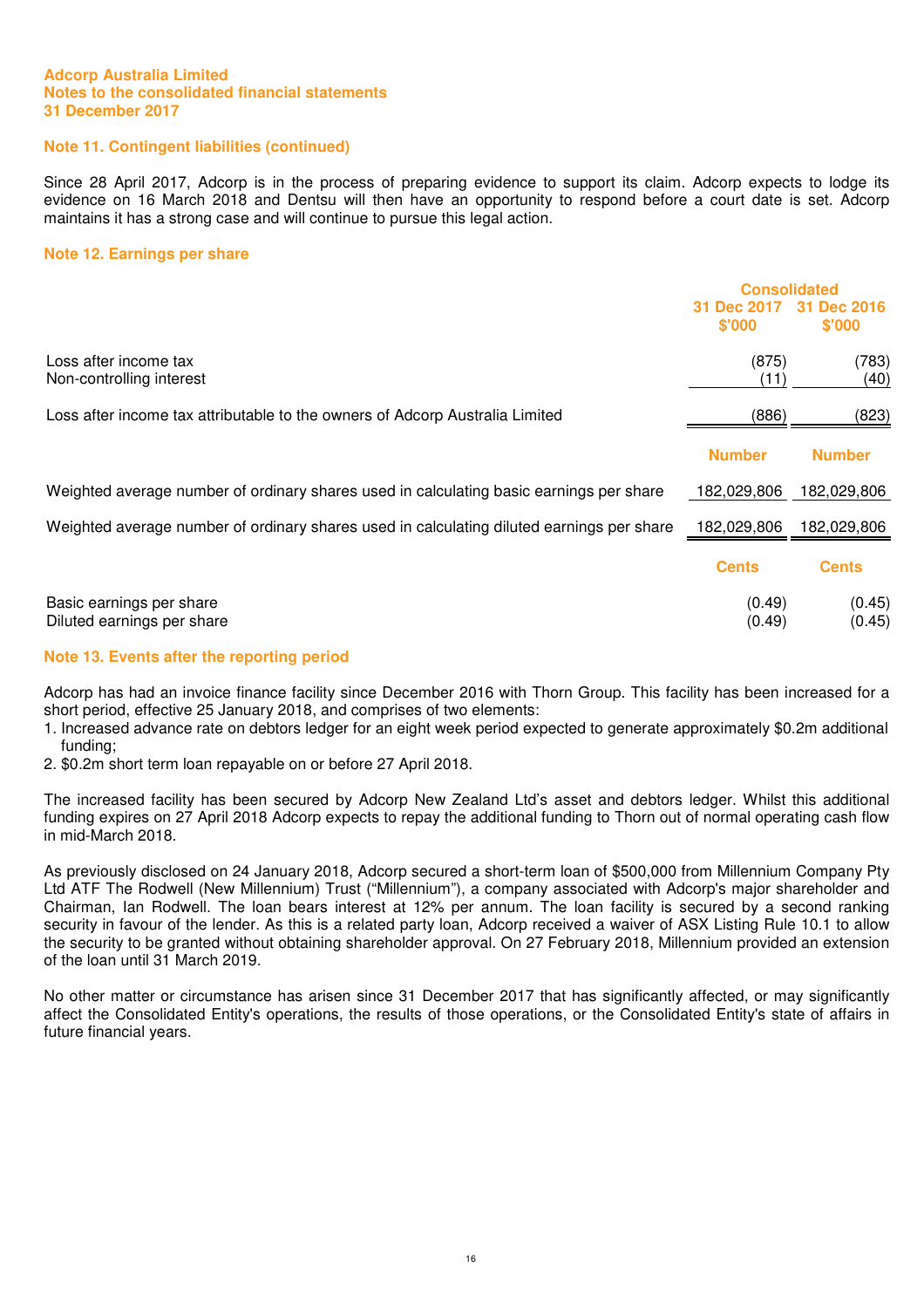#### **Adcorp Australia Limited Directors' declaration 31 December 2017**

In the directors' opinion:

- the attached financial statements and notes comply with the Corporations Act 2001, Australian Accounting Standard AASB 134 'Interim Financial Reporting', the Corporations Regulations 2001 and other mandatory professional reporting requirements;
- the attached financial statements and notes give a true and fair view of the Consolidated Entity's financial position as at 31 December 2017 and of its performance for the financial half-year ended on that date; and
- there are reasonable grounds to believe that the Company will be able to pay its debts as and when they become due and payable.

Signed in accordance with a resolution of directors made pursuant to section 303(5)(a) of the Corporations Act 2001.

On behalf of the directors

Daif Mon

 $\overline{\phantom{a}}$  , and the set of the set of the set of the set of the set of the set of the set of the set of the set of the set of the set of the set of the set of the set of the set of the set of the set of the set of the s David Morrison Director and Chief Executive Officer

28 February 2018 Sydney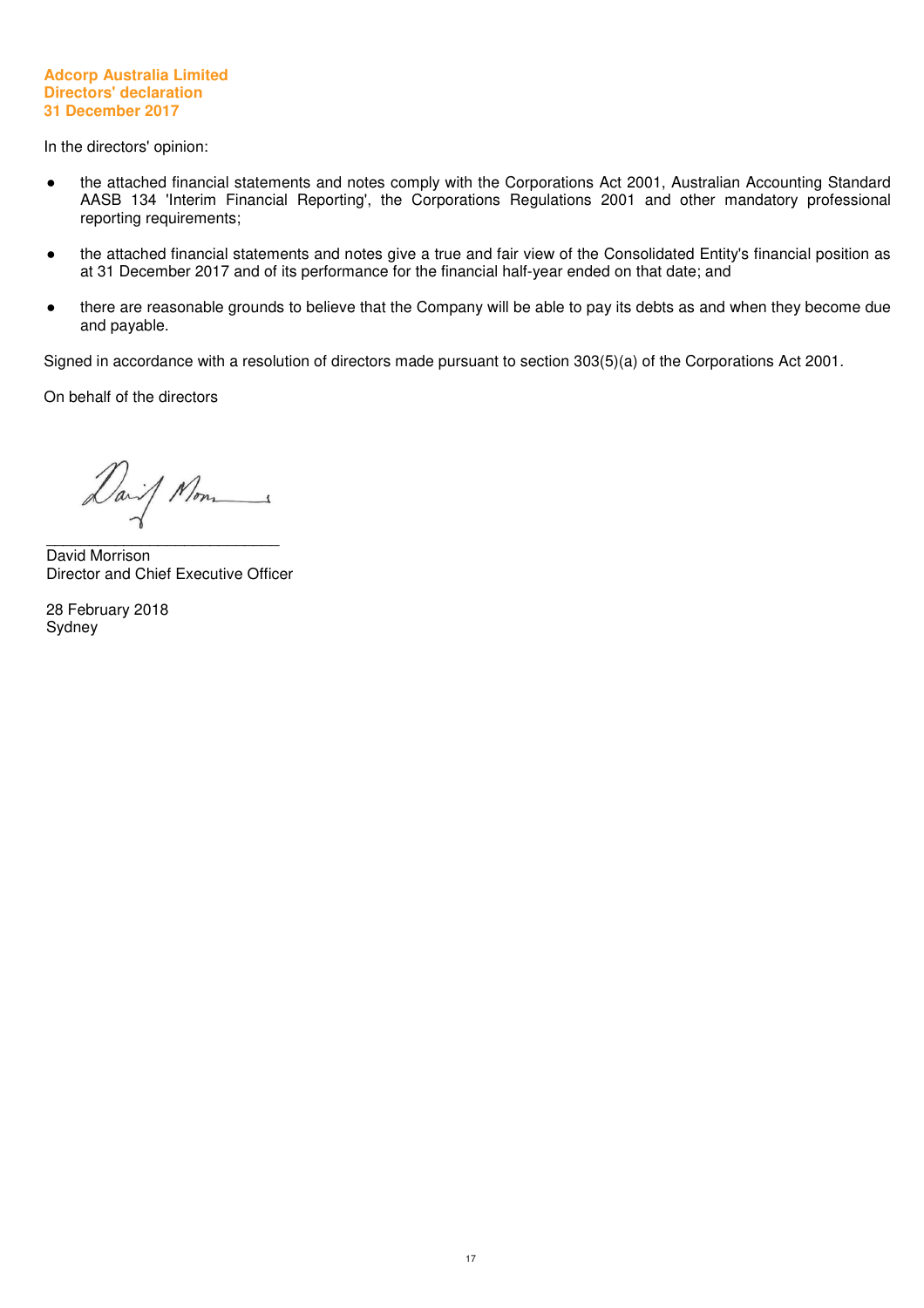

Level 17, 383 Kent Street Sydney NSW 2000

Correspondence to: Locked Bag Q800 QVB Post Office Sydney NSW 1230

**T** +61 2 8297 2400 **F** +61 2 9299 4445 **E** info.nsw@au.gt.com **W** www.grantthornton.com.au

# Independent Auditor's Review Report To the Members of Adcorp Australia Limited

#### Report on the Half-Year Financial Report

#### **Conclusion**

We have reviewed the accompanying half-year financial report of Adcorp Australia Limited ("Company"), and its controlled entities (the "Group"), which comprises the consolidated statement of financial position as at 31 December 2017, and the consolidated statement of profit or loss and other comprehensive income, consolidated statement of changes in equity and consolidated statement of cash flows for the half-year ended on that date, a description of accounting policies, and the directors' declaration.

Based on our review, which is not an audit, nothing has come to our attention that causes us to believe that the half-year financial report of Adcorp Australia Limited does not give a true and fair view of the financial position of the Company as at 31 December 2017, and of its financial performance and its cash flows for the half-year ended on that date, in accordance with the *Corporations Act 2001*, including complying with Accounting Standard AASB 134 *Interim Financial.*

#### **Directors' Responsibility for the Half-Year Financial Report**

The Directors of the Company are responsible for the preparation of the half-year financial report that gives a true and fair view in accordance with Australian Accounting Standards and the *Corporations Act 2001* and for such internal control as the directors determine is necessary to enable the preparation of the half-year financial report that gives a true and fair view and is free from material misstatement, whether due to fraud or error.

#### **Auditor's Responsibility**

Our responsibility is to express a conclusion on the half-year financial report based on our review. We conducted our review in accordance with Auditing Standard on Review Engagements ASRE 2410 *Review of a Financial Report Performed by the Independent Auditor of the Entity*, in order to state whether, on the basis of the procedures described, we have become aware of any matter that makes us believe that the half-year financial report is not in accordance with the

Grant Thornton Audit Pty Ltd ACN 130 913 594 a subsidiary or related entity of Grant Thornton Australia Ltd ABN 41 127 556 389

'Grant Thornton' refers to the brand under which the Grant Thornton member firms provide assurance, tax and advisory services to their clients and/or refers to one or more member firms, as the context requires. Grant Thornton Australia Ltd is a member firm of Grant Thornton International Ltd (GTIL). GTIL and the member firms are not a worldwide partnership. GTIL and each member firm is a separate legal entity. Services are delivered by the member firms. GTIL does not provide services to clients. GTIL and its member firms are not agents of, and do not obligate one another and<br>are not liable for one ano Australian subsidiaries and related entities. GTIL is not an Australian related entity to Grant Thornton Australia Limited.

Liability limited by a scheme approved under Professional Standards Legislation.